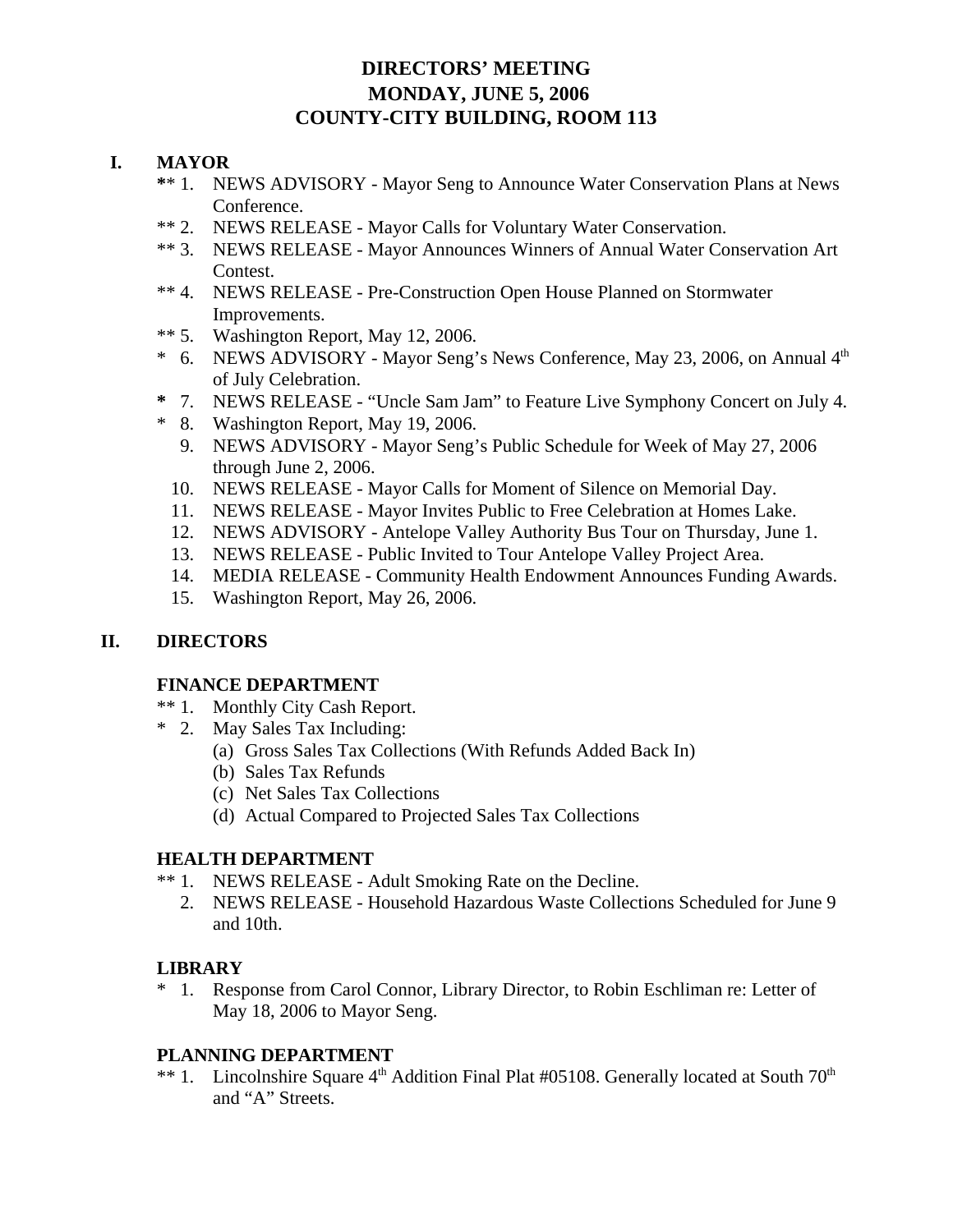- \*\* 2. Annexation by Ordinance, No. 18691. Effective: April 11, 2006. 42.52 Acres.
- \*\* 3. Earley's Addition Final Plat #05122. Generally located at North 52<sup>nd</sup> and Garland Streets.
- \* 4. Action by Planning Commission on Wednesday, May 24, 2006.
	- 5. Annexation by Ordinance, No. 18721. Effective May 9, 2006, 92.8 Acres Map.
	- 6. Planning Commission Special Presentation, "Market Driven Urban Retail Planning and Development", on June 14, 2006 at 12:00 Noon in Room 113 of the County-City Building.
	- 7. Memorandum re: Comprehensive Plan Amendment No. 06003. (Designating the east/west portion of the Phase I Antelope Valley Roadway Project from four lanes to six lanes)
	- 8. Memorandum re: Comprehensive Plan Amendment No.  $06002 84<sup>th</sup>$  and Rokeby Road. (Future Service Limit, Urban Growth Tier and Land Use)

# **PLANNING COMMISSION FINAL ACTION**

- \*\* 1. Special Permit No. 06031. (Wireless Facility 540 North 46<sup>th</sup> Street). Resolution No. PC-00995.
- \*\* 2. Waiver No. 06002. (Sanitary Sewer Design Standards 84<sup>th</sup> and Rokeby Road). Resolution No. PC-00997.
- \*\* 3. Special Permit No. 06030, charleston Heights Community Unit Plan. (Northwest of North 14<sup>th</sup> Street and Humphrey Avenue) Resolution No. PC-00996.
- \* 4. Special Permit No. 06032. (Club Kicks 4820 Rentworth Drive) Resolution No. PC-00998.

# **POLICE DEPARTMENT**

1. 2006 Allstate America's Best Drivers Report National List.

# **PUBLIC WORKS**

- \*\* 1. King Little structural engineering inspection and investigation of walls located at 1840 "E" Street
- \* 2. Letter to Don Wesely regarding request for construction of a traffic signal at the intersection of  $27<sup>th</sup>$  and Wildcat.

#### **PUBLIC WORKS - ENGINEERING**

- \*\* 1. PUBLIC WORKS & UTILITIES ADVISORY. Pine Lake Road widening project #700014; 40<sup>th</sup> Street - 61<sup>st</sup> Street, 56<sup>th</sup> Street; Shadow Pines - Thompson Creek
- \* 2. PUBLIC WORKS & UTILITIES ADVISORY. May 25, 2006. Pine Lake Road Widening Project #700014,  $40^{th}$  Street -  $61^{st}$  Street,  $56^{th}$  Street; Shadow Pines -Thompson Creek with map of area.
	- 3. PUBLIC WORKS & UTILITIES ADVISORY. Storm Sewer Rehabilitation Project  $#701679a$ . 6<sup>th</sup> and "J" Streets with map.

#### **URBAN DEVELOPMENT**

 1. Letter to Lincoln Journal Star from Wynn Hjermstad, re: Pentzer Park Celebration on May 20, 2006.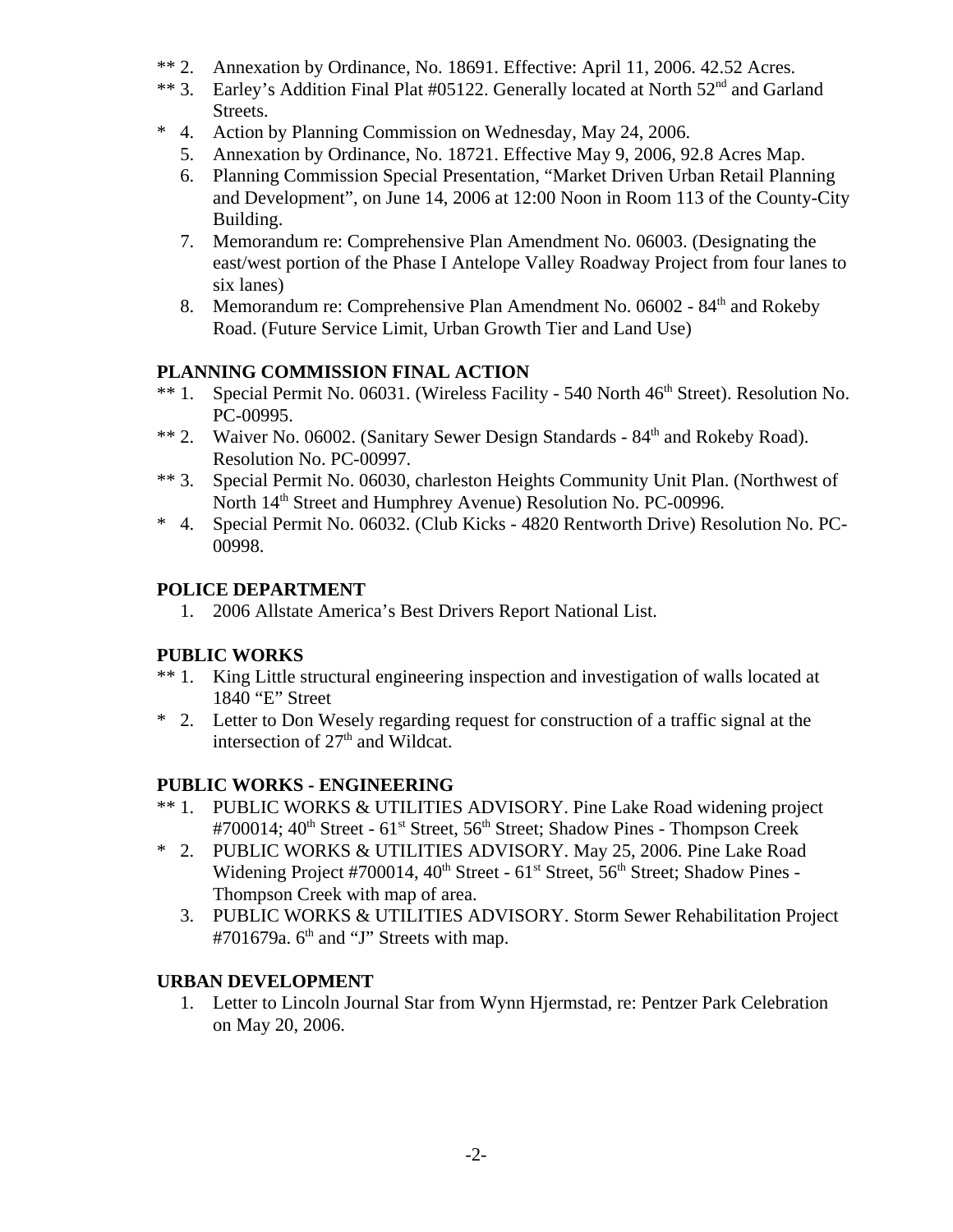# **III. CITY CLERK**

## **IV. COUNCIL REQUESTS/CORRESPONDENCE**

#### **JON CAMP**

- \*\* 1. Email from Jodi Delozier regarding fire truck late fees. The City Council should move forward and collect the late fees.
	- 2. Email from Roger Green re: City Personnel Time and Resource Management.
	- 3. Email from Anand Rau re: Sioux Falls Safest Driving City.

## **JONATHAN COOK**

- \*\* 1. Request to Bruce Dart, Health Director RE: Request for a sign at  $31<sup>st</sup> \&$  Calvert about dogs having to be on a leash and cleaning up after them (RFI#129 - 05/04/06) - SEE RESPONSES RECEIVED FROM JAMES WEVERKA.
- **\*\*** 2. Request to Harry Kroos, Public Works & Utilities Department; Sidewalks. RE: Sidewalk Ramps around Milder Manor (RFI#130 - 5/04/06)

#### **ROBIN ESCHLIMAN**

- \*\* 1. Community Meeting held May 12, 2006. Ideas for increasing City income.
- \*\* 2. Letter to Mayor Seng regarding specific budget cuts.

# **DAN MARVIN**

\* 1. Correspondence on how Hercules, CA used eminent domain to keep out Wal-Mart.

# **PATTE NEWMAN**

1. Letter from Andrew Grossman, Executive Director of Wal-Mart Watch.

# **V. MISCELLANEOUS**

\*\* 1. Letter from Aquila, re: Extension of 8 years on the Aquila franchise with the City of Lincoln.

#### **Correspondence Supporting Proposal to Ban Concealed Weapons**

- \*\* 1. Email from Kathleen Nelson.
- \*\* 2. Email from Marcee Metzger, Rape/Spouse Abuse Crisis Center.
- \*\* 3. Letter from Clarice Lawson. (Letter distributed to Council Members)

#### **Other Correspondence**

- \*\* 1. Email from Paul Haith, re: Fire truck issue. Encourage Council to request an independent audit by an outside agency.
- \*\* 2. Email from an anonymous constituent with ideas for consideration.
- \*\* 3. Email from Karen Hatcher, re: West "A" Project. Possibly a reconsideration or "tweaking" the eminent domain plan.
- \*\* 4. Email from Christopher B. Stokes, re: Lincoln transportation issues.
- \*\* 5. Email from Steve and Carol Anderson, re: Gas prices in Lincoln compared to Omaha.
- \*\* 6. Email from Carol Anderson, re: Gas prices listed for Lincoln versus Omaha.
- \*\* 7. Email from Kay Wunderlich, re: Gas prices different in West Omaha versus Lincoln.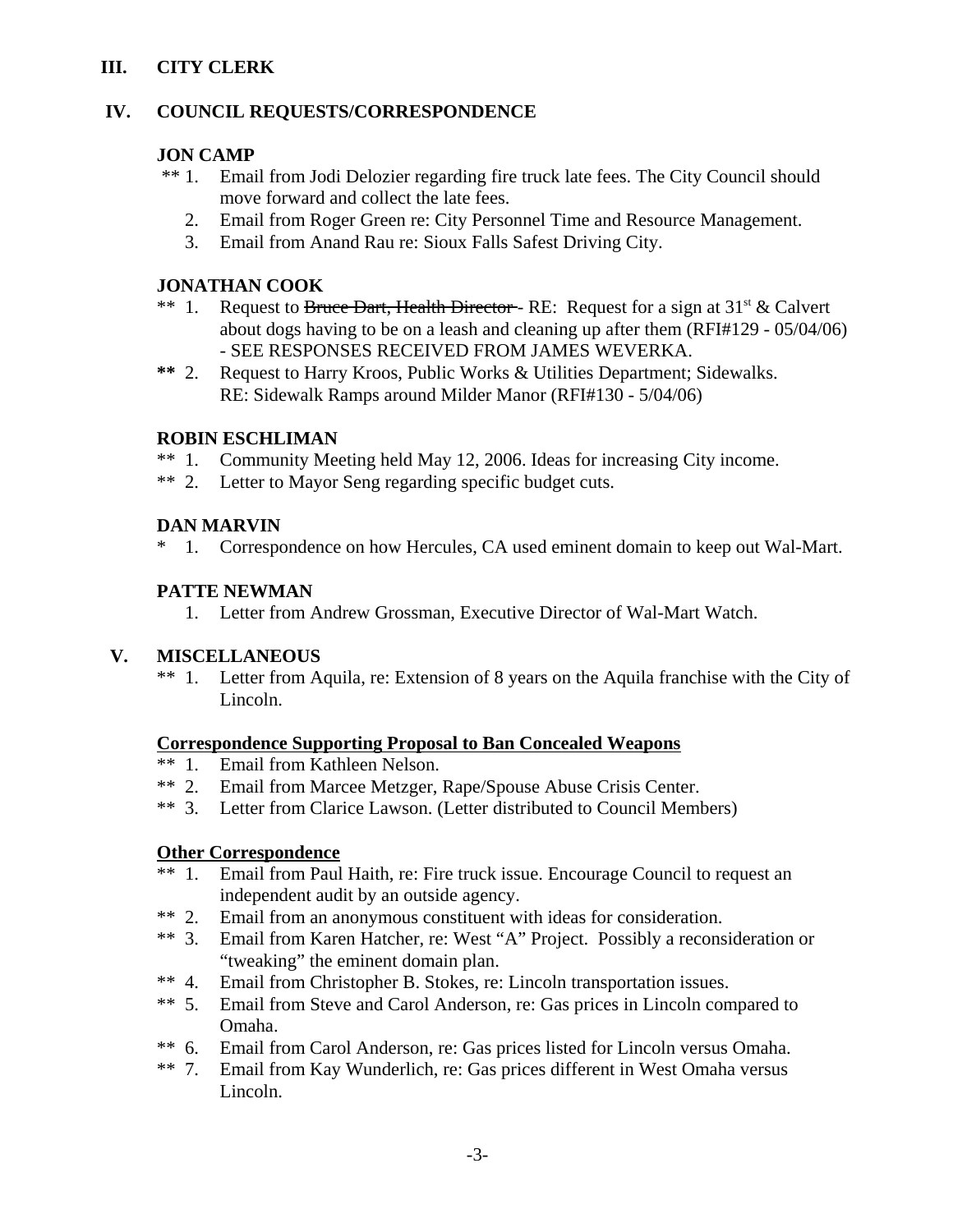- \*\* 8. Email from Jan Anderson, re: Twenty-two (22) cent price difference gasoline here in Lincoln and in West Omaha.
- \*\* 9. Email from David Oenbring, re: Sales tax decline study effect of the smoking ban; thanks for Taste of China saved from eminent domain.
- \*\*10. Email from Vicky Valenta re: Lincoln Journal Star article.

#### Letters Received in Appreciation of Postponement of Change of Zone #06012 at 9<sup>th</sup> and **Van Dorn Streets with Suggestions for Rezoning**

- \*\* 1. Paul Hetrick,  $2611$  South  $10^{th}$  Street.
- \*\* 2. Russell Hand, 2661 South  $9<sup>th</sup>$  Street.<br>\*\* 3. Ron Linville, 2601 South  $10<sup>th</sup>$  Street.
- Ron Linville,  $2601$  South  $10<sup>th</sup>$  Street.
- \*\* 4. Abraham Gamez, 2619 South  $10<sup>th</sup>$  Street.
- \*\* 5. Juan Tapia, 2538 South  $9<sup>th</sup>$  Street.
- \*\* 6. B. Powell, 2710 South  $9<sup>th</sup>$  Street.
- \*\* 7. Angela Kimpton, 2667 South  $10<sup>th</sup>$  Street.
- \*\* 8. Arnold Walker, 2650 South 9th Street.
- \*\* 9. Kevin Lewis, 1015 Hill Street.
- \*\*10. Roger Carter, 1032 Hill Street.
- $**11.$  Mr. and Mrs. N. Welter, 2640 South  $10<sup>th</sup>$  Street.
- \*\*12. Margaret Stroup, 2727 South  $10^{th}$  Street.
- \*\*13. Troy and Connie Saltzman,  $2673$  South  $10<sup>th</sup>$  Street.

# **V. MISCELLANEOUS (CONTINUED - RECEIVED FOR WEEK OF 05/29/06)**

- \* 1. LIBA Position Statement on EMS Deficits. (Statement distributed to Council Members on 05/22/06)
- \* 2. Letter from Billy and Wilma Williams re: Comments on City employee's salaries, suggestions, employees residing in Lincoln and Mayor Seng.
- \* 3. Letter from Randall Klein re: Proposed development at 9th and Van Dorn Streets and Treatment of Citizen Speaking before Council.
- \* 4. Email from David Oenbring re: Reject any effort to restrict or ban concealed weapons within the City.
- \* 5. Email from Janine M. Saltzman re: Against development at  $9<sup>th</sup>$ ,  $10<sup>th</sup>$  and Van Dorn Streets
- \* 6. Letter from Nancy First, Second Amendment Sisters, re: Do not ban citizens from carrying concealed handguns.
- \* 7. Email from Jay Snyder re: Current revenue shortfall for the City budget.
- \* 8. Email from Ron and Sheila Scheinost re: Opposed to development at  $10<sup>th</sup>$  and Van Dorn Streets.

# **MISCELLANEOUS (CONTINUED - RECEIVED FOR WEEK OF 06/05/06)**

- 1. Email from Patricia Arline Murphy re: Cheyenne County District Judge Kristin Cecava's Ruling on Richard W. Thompson. Second duplicate email received.
- 2. Email from Robin Hoffman re: City employees and overtime pay, specifically Fire Captains.
- 3. Letter received from Jim Lundak re: How does City Council get overtime?
- 4. Email from Kevin Harvey, re: Opposed to Southwest Waste Treatment Plant near Wilderness Park.
- 5. Email from Linda J. Schrock, re: Concern about proposed Southwest Wastewater Treatment Facility which would flow into Salt Creek by Wilderness Park.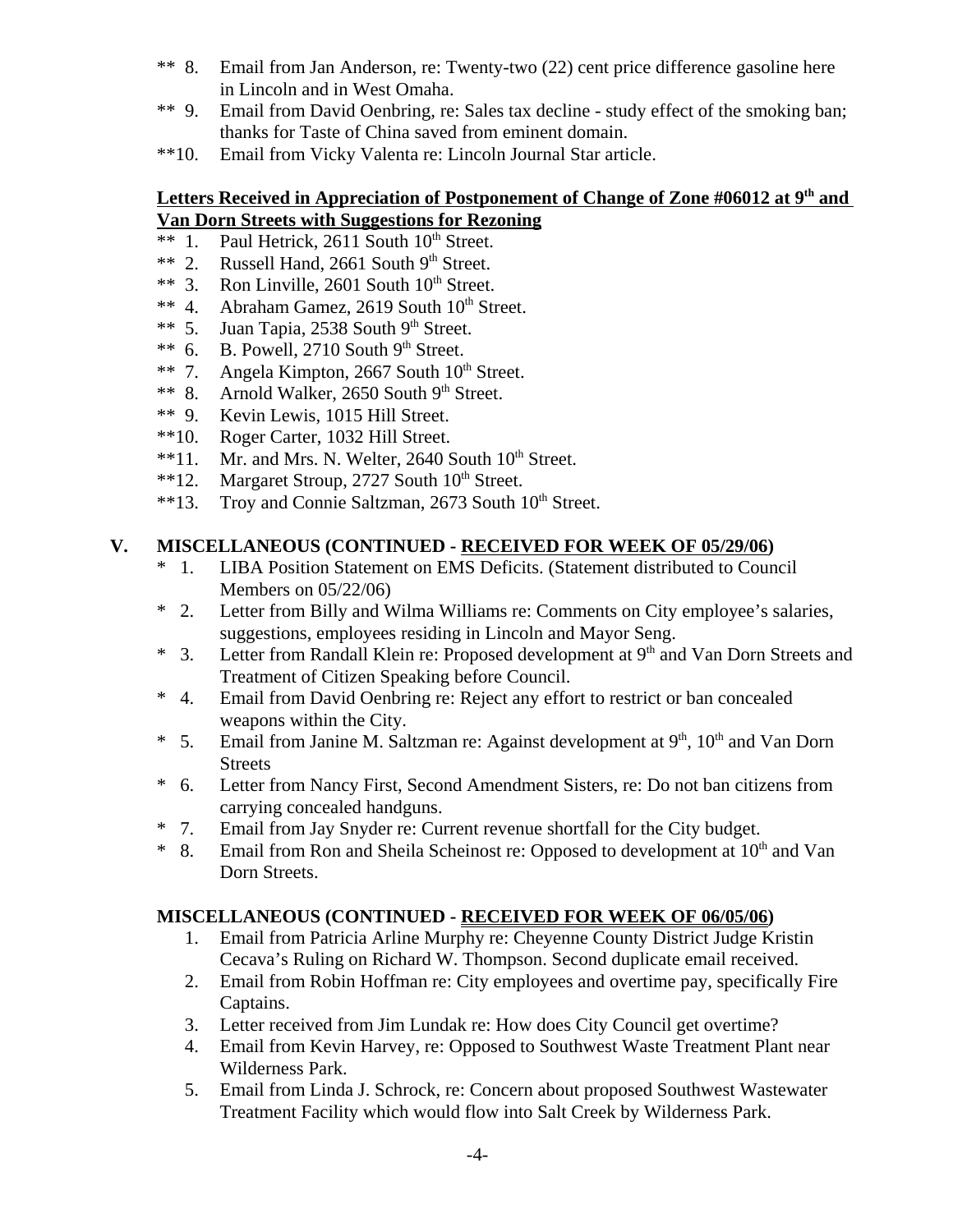- 6. Email from Janalee Tobias, President, Women Against Gun Control, re: Concealed carry in Lincoln.
- 7. Letter from Robert Overstreet, re: Put the Brakes on Keno.
- 8. Email from Jeanne Kern, re: Postpone acquisition of land for an additional third sewage treatment plant until after a comprehensive cost benefit analysis.

# Correspondence Received in "Support of Development at 10<sup>th</sup> and Van Dorn Streets"

- 1. Email from Donald Everett,, Jr., President, Runza National, Inc.
- 2. Email from Curt Denker, Pinnacle Bank.
- 3. Email from Hank Woods, Wells Fargo Center.
- 4. Email from Mary Campbell.
- 5. Email from Bob Milligan, M. I. Industries.
- 6. Email from Tom M. Ostergard, President, Crete Carrier Corporation.
- 7. Email from Rich Claussen, Bailey Lauerman.
- 8. Email from Steven R. Knapp, Wells Fargo Bank.
- 9. Email from Sam Seever.
- 10. Email from Pam Baker.
- 11. Email from Jose J. Soto.
- 12. Email from Doug Ganz, Pinnacle Bank.
- 13. Email from Lee B. Chapin.
- 14. Email from Scott G. Spethman, Marketing Support Services.
- 15. Email from Dave Zeinio.
- 16. Email from Nancy L. Loftis.
- 17. Email from Jane Renner Hood, Nebraska Humanities Council.
- 18. Email from Ron Harris, Former President, Harris Laboratories.
- 19. Email from Doug and Mary Carper.
- 20. Email from Don Brester.
- 21. Email from Carl J. Sjulin, President, West Gate Bank.
- 22. Email from Bill Cintani, CEO, Mapes Industries.
- 23. Letter from Mike Dunlap, CEO, Nelnet.
- 24. Email from Rohn Loyd.
- 25. Email from Ron Jester, Labenz & Associates, LLC.
- 26. Email from Marc LeBaron.
- 27. Email from Kent Thompson, President, Thompson Realty Group, Inc.
- 28. Email from Mike and Melanie Friend.
- 29. Email from D. Arnie Johansen, Vice President, Copple Insurance Agency, Inc.
- 30. Email from Drew D. Stange, Vice President, Wells Fargo Center.
- 31. Email from Todd Kelley.
- 32. Email from Lea Barker, Hartland Homes.
- 33. Email from Tony Ojeda.
- 34. Email from Jeffrey C. Greenwald, President, INSPRO Insurance.
- 35. Email from James E. McClurg, Vice President, MDA Pharma Services.
- 36. Email from Charlie Calhoun, President, Jacob North.
- 37. Email from William Schmeeckle, Chief Investment Officer, and Thomas E. Henning, President, Assurity Security Group.
- 38. Email from George Peterson.
- 39. Email from Stephen Rohman, Former President, Uniservice, Inc.
- 40. Email from Lance Paulsen, E&A Consulting Group.
- 41. Email from Orrin A. Wilson.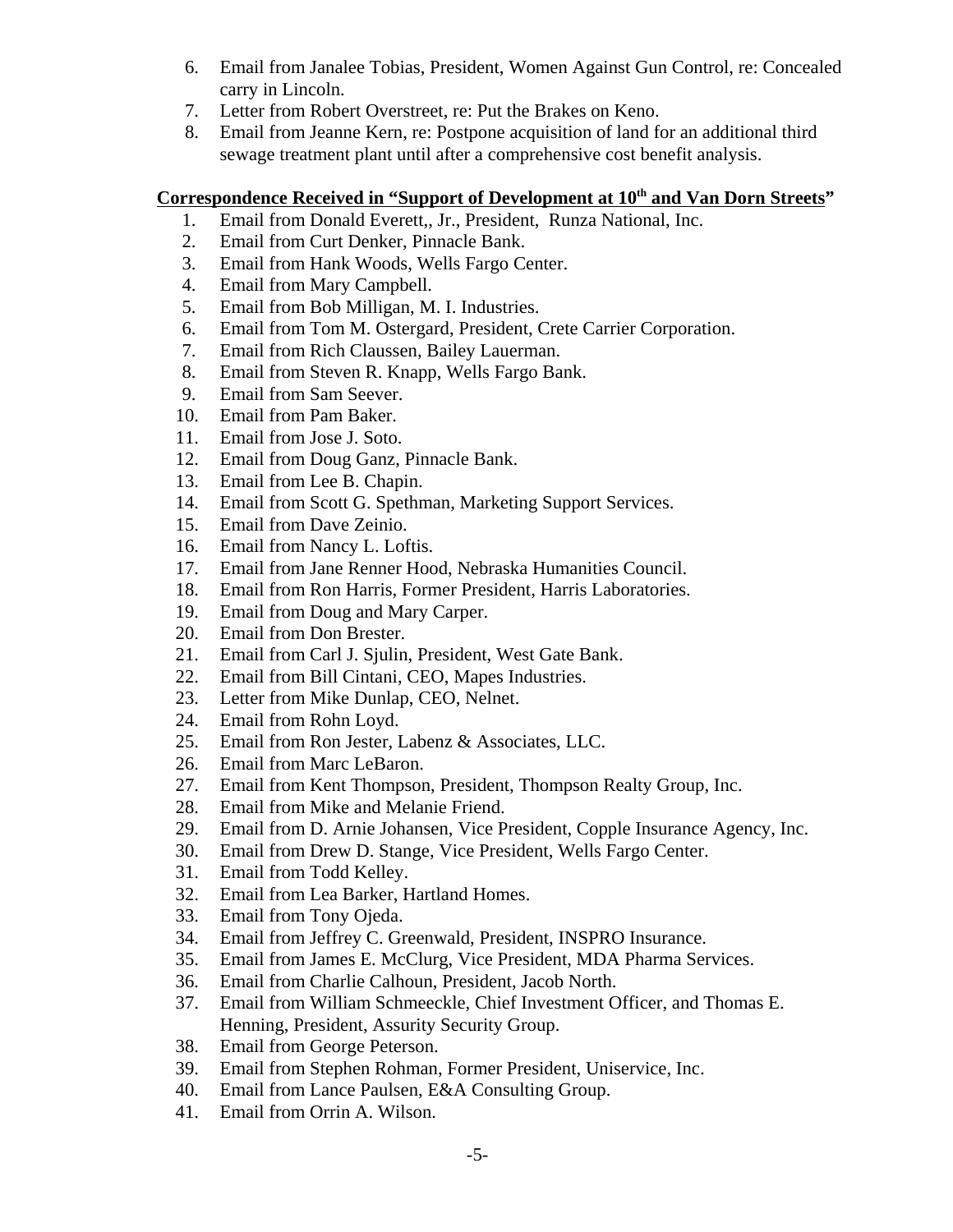- 42. Email from Doug W. Schueths.
- 43. Email from Todd W. Peterson, Vice-President, Smith Hayes Financial Services.
- 44. Email from Thomas Lorenz, Pershing Center.
- 45. Email from James R. Blue.
- 46. Email from Bob Grundman.
- 47. Email from Mark Pankoke and Jack Zohner of John Henry's Plumbing.
- 48. Email from Jon B. Weinberg, Vice-President, Ameritas.
- 49. Email from Duane W. Acklie.
- 50. Email from Mark Whitehead.
- 51. Email from Dean Hoag, Jr., President, Union Title Company.
- 52. Email from Richard W. Meginnis, Vice-President, NAIFMA Realty.
- 53. Email from John L. Hoppe, Jr., Chairman, Hoppe, Inc.
- 54. Email from James Frohman, Mesa Corporation.
- 55. Email from Lynn Fisher, Owner/Manager, Great Place Properties.
- 56. Email from Tom Wanser, Director of Sales & Leasing, Hampton Development Services.
- 57. Email from Phil Snapp, Associate Broker, CB Richard Ellis/MEGA.
- 58. Email from Chris Hove, Vice-President, West Gate Bank.
- 59. Email from John Decker, CFO, Douglas Theatre Co.
- 60. Email from Rex Bevins, Rex Bevins and Associates.
- 61. Email from Fred Briggs.
- 62. Email from Pastor David Lux, Saint Paul United Methodist Church.
- 63. Email from Joe Hampton.
- 64. Email from Mary-Jo Bousek.
- 65. Email from Andrew C. Hove, Jr.
- 66. Email from Tina Harrill.
- 67. Email from Pat Genzmer.
- 68. Email from Otis Young, First-Plymouth Congregational Church.
- 69. Email from Chris Sommerich.
- 70. Email from Wade Walkenhorst.
- 71. Email from Mark Hansen.
- 72. Email from R. David Wilcox, Vice-President, Union Bank and Trust Company.
- 73. Email from Mark Hansen, Vice-Present, West Gate Bank.
- 74. Email from Michael L. Fosdick, President, Security Federal.
- 75. Email from H. Arnold Wassenberg.
- 76. Email, with two photos, from Doug Rotthaus.
- 77. Email from Wallace A. Richardson.
- 78. Email from Steve Guittar, Associate Broker, Thompson Realty Group.
- 79. Email from Coby Mach, Director, Lincoln Independent Business Association.
- 80. Email from Bruce A. Cutshall, Cutshall and Associates.
- 81. Email from Richard Evnen.
- 82. Email from Larry Jones.
- 83. Email from Tim Gergen, Olsson Associates.
- 84. Email from Beth Morgan, Vice-President, U. S. Bank.
- 85. Email from Doug Harris, Time Warner Cable.
- 86. Email from William W. Lester, President, Ameritas Investment Advisors Inc.
- 87. Email from Mike Minnick, President, DuTeau Chevrolet Subaru.
- 88. Email from Greg Key, Manager, The Weitz Company.
- 89. Email from Dean Hestermann, Labenz & Associates.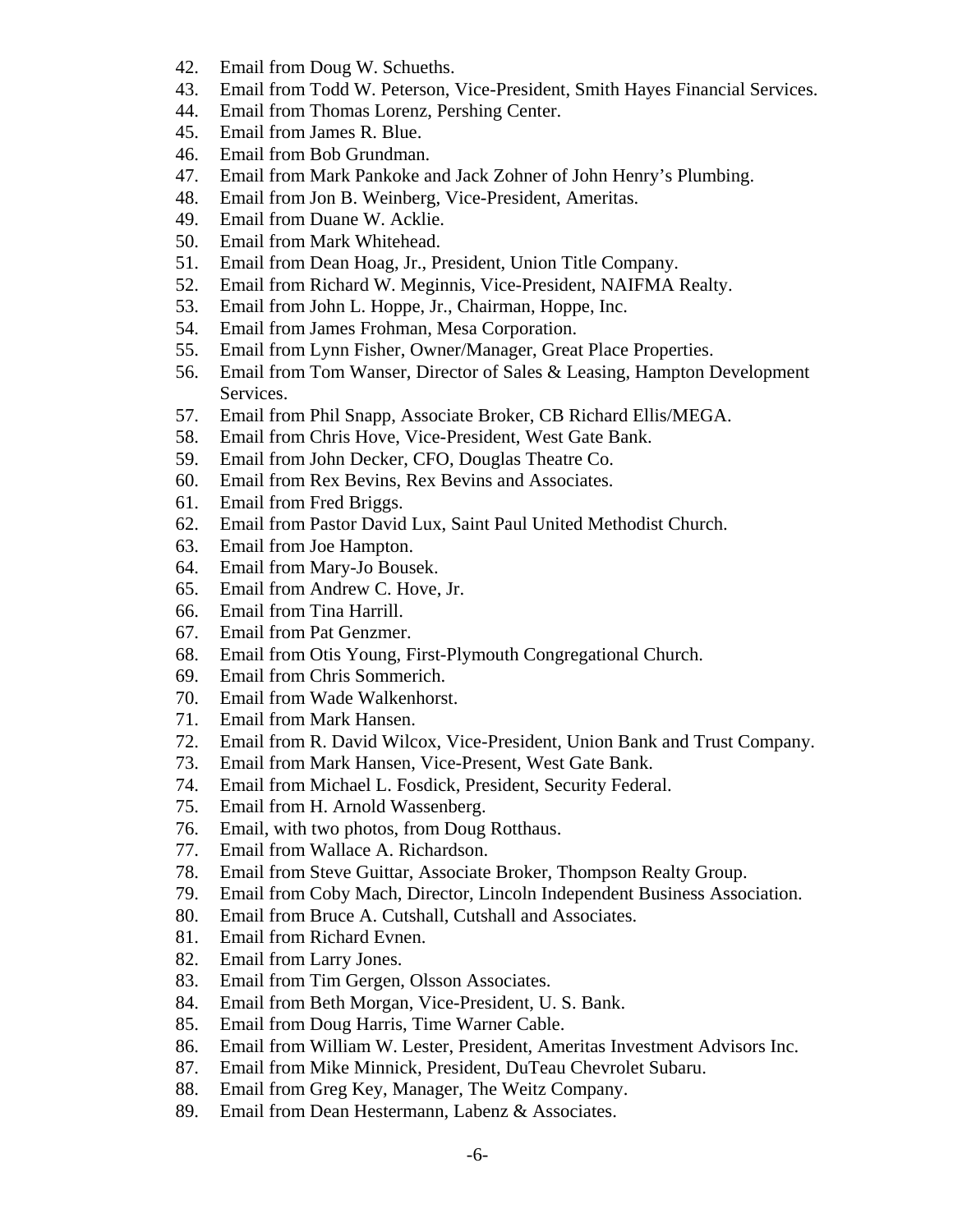# 90. Email from Jane Rolf.

# **VI. ADJOURNMENT**

# **\*HELD OVER FROM MAY 29, 2006 \*\*HELD OVER FROM MAY 22, 2006**

W:\FILES\CITYCOUN\WP\da060506.wpd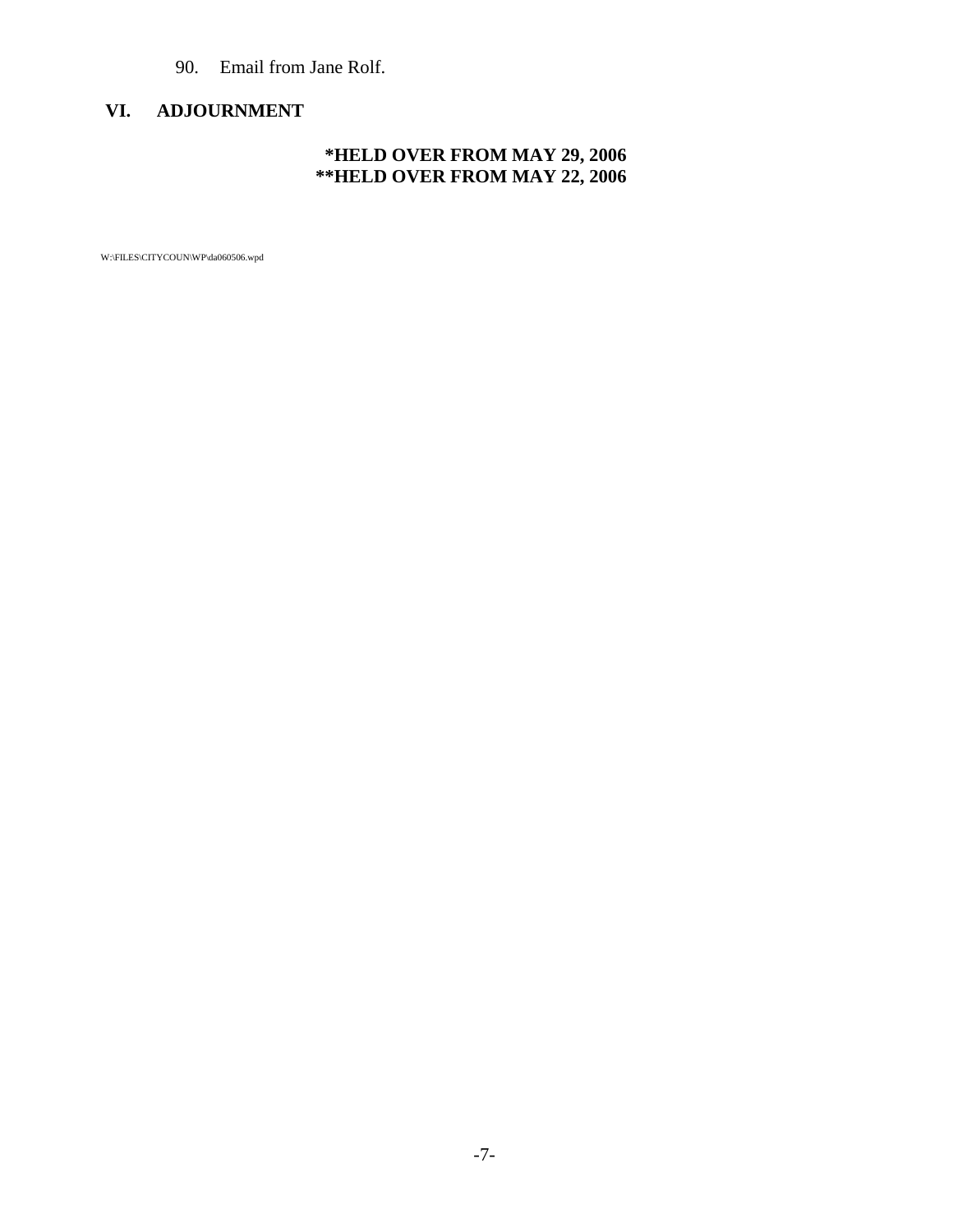#### **DIRECTORS' MEETING MINUTES MONDAY, JUNE 5, 2006 COUNTY/CITY BUILDING CONFERENCE ROOM 113**

**Council Members Present:** Patte Newman, Chair**;** Dan Marvin, Vice-Chair; Ken Svoboda, Jonathan Cook, Robin Eschliman, Jon Camp, Annette McRoy.

**Others Present:** Mayor Coleen Seng, Mark Bowen, Ann Harrell, Rick Hoppe, Lin Quenzer, Mayor's Office; City Clerk Joan Ross; Rick Peo, Chief Assistant City Attorney; Directors and Department Heads; Tammy Grammer, City Council Staff; Deena Winter, Lincoln Journal Star Representative; and Coby Mach, LIBA.

#### **I. MAYOR -**

Mayor Coleen Seng reported Police and Fire had new recruits coming on board last week. She thinks we had 11 new Police officers and 15 firefighters.

Mayor Seng called on Directors. *[Nicole Fleck-Tooze handed out flyers to Council again.]* Nicole Fleck-Tooze (Public Works & Utilities) reminded everyone this weekend we have our Wasterfest event at Holmes Lake Park from 5:00 p.m. to 8:00 p.m. For a celebration of completion of the park and water quality improvements and the Parks & Recreation Department should have a lot of good activities out there. We were working closely with the Parks & Recreation Department on it and some other agencies that had funded it for us.

Ms. Tooze stated for Item 42 on Council's Agenda today just to clarify, you have a couple of substitute Resolutions. The  $1<sup>st</sup>$  one is an older version we moved on from and we're in agreement that substitute #2 which includes the reference to the structural engineering report is a good substitute. The one thing that's not yet clear is there were several exhibits in there, exhibit  $C \&$  exhibit  $D$  are the same exhibits except for a couple of details. Exhibit C is the one that is recommended by the Public Works & Utilities Department which preserves the required site distance. Exhibit D is one that we had prepared in response to Jonathan Cook's request, so substitute #2 would include the reference to the structural engineering report. It currently references exhibit D and we will be preparing a Motion-To-Amend for Council, and if you wish the Motion-To-Amend could be added to substitute #2 and that will reference exhibit C. If you would like to adopt, substitute #2 currently in reference to exhibit D which is what Jonathan Cook has proposed, and then our recommendation you would amend substitute #2 with a Motion-To-Amend which you should have by this afternoon. Ms. Newman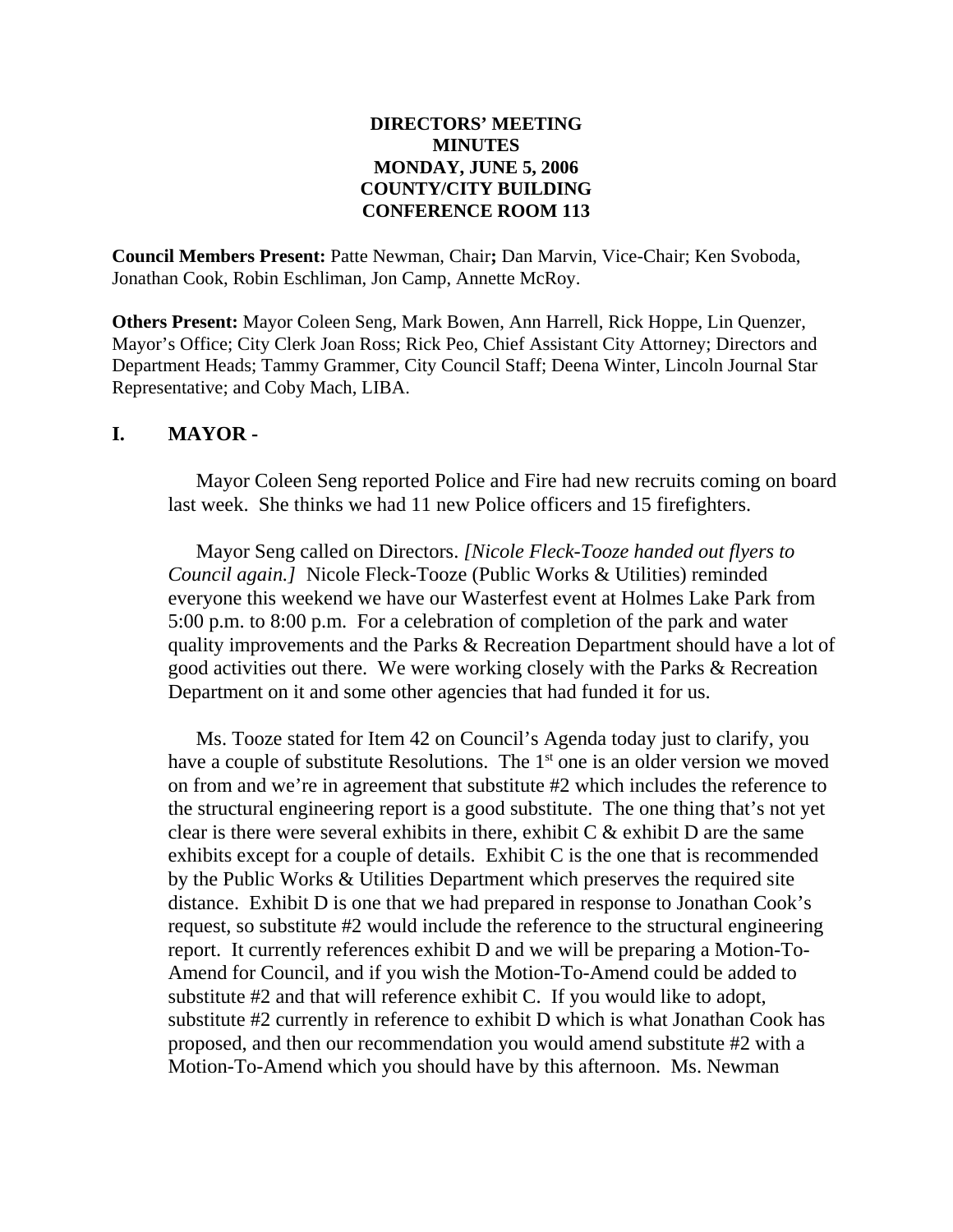commented this is action only, so there will be no explanation of these. Ms. Tooze responded she would be happy to get up and explain it. Council members agreed that they would like to have Ms. Tooze give an explanation at the Formal Council Meeting today. *[#42, 06R-66, 06R-66S - Approving the use of public right-of-way by Landon Osborne for installation of a fence/wall at 1840 E Street.]* 

Ann Harrell stated the Antelope Valley tours started last Thursday with a tour for the news media and they continued on Friday and some of the elected officials were able to do the tour at the end of last week. The tours will continue through June  $15<sup>th</sup>$  on a variety of dates and times. So, if there's anyone who has not had an opportunity to make some arrangement to do the tour and get the update from the experts that are working on it, please let her know and if we can't work out any of the scheduled dates and times we will make other accommodations. The Journal Star had a very nice piece over the weekend about Antelope Valley and how it's coming and how to get on to the tours. She talked to the folks over at Olsson Associates this morning and they had about 30 phone calls just on voice mail from mostly members of the public who wanted to get on a tour, so we are feeling pretty positive about it.

Bruce Dart (Health Director) reported we had our first community pandemic presentation Saturday at the "F" Street Recreation Center. Doug Ahlberg from Emergency Management was also there which we did a joint presentation. Our community is very interested in this, we are planning to have more forums as we go. It was a great chance for us to exchange information and present what we were presenting to other organizations. We are going to have some evening meetings as well and at the next evening one our State Chief Medical Officer and Lieutenant Governor would like to attend. So, we will let you know when the next one is scheduled and if you have questions give him a call.

Lynn Johnson (Parks & Recreation Director) stated he heard Patte (Newman) talking on the radio about  $9<sup>th</sup>$ ,  $10<sup>th</sup>$ , & Van Dorn and so he thought Council might want an update on it. We did meet a week ago Thursday and we had Public Works staff, Parks & Recreation staff, State Department of Roads staff. Mr. Johnson went over a map with Council. Ms. Newman asked Mr. Johnson if he will go over the map at our public hearing this afternoon? Mr. Johnson replied he can. Ms. Newman commented I think that was the expectation that we would get a little bit of a report at the meeting this afternoon. Mr. Johnson stated okay, he will plan to be at the meeting this afternoon. Mr. Cook noted we will have an amendment from B&J which we should receive today.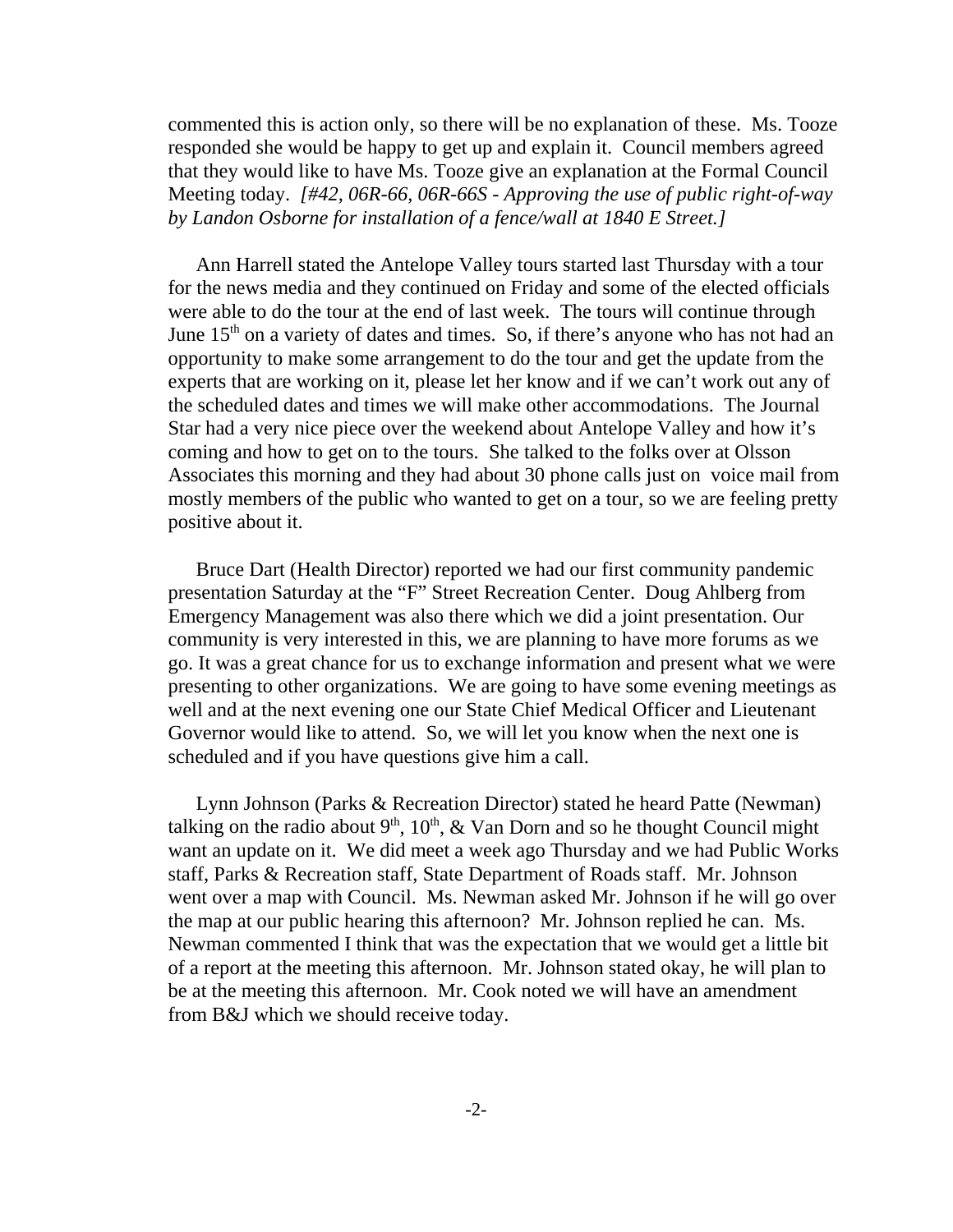Marvin Krout (Planning Director) noted we have a lot of annexation items on the Agenda today. He wanted to point out that Items  $10 \& 11$  which is the Charleston Heights case this has gone by so smoothly, it was scheduled three weeks after the Planning Commission acted on it. This was possible because we did not have an annexation agreement. It's probably the first major piece of land we have had in many years that has not required an annexation agreement because they have water and sewer available and there is road paving on the adjacent property. We hope to see this happen more and more in the future. The annexation agreements is where we have catch up problems with infrastructure and the ones that are giving us grief and one of those is the Prairie Village North which is back on Council's Agenda. We provided a summary of all the changes in the agreement which is in their addendum and Mr. Krout went over the memo with Council. Mr. Marvin commented to Mr. Krout that he visited with Mr. Katt yesterday and I had asked to have items 16 & 17 delay a week, so we could look at the various amendments and the finalized. Mr. Krout stated Randy Hoskins will be at the Council Meeting this afternoon to talk about it. *(See Formal Council Agenda of June 5th for descriptions of Items 10, 11, 16, & 17.) [See Attachment 'A' - RE: Prairie Village North for (Bills #16, 05R-262 & #17, 05-164)]* 

Mr. Krout reminded Council the King Annexation they heard last week or a couple weeks ago is on their Agenda today for action. Remember what you had as an annexation agreement requires the dedication of street right-of-way along  $14<sup>th</sup>$ Street at Fletcher his property. Mr. King was appealing to Council not to have to dedicate that at this time and so I think we either need Council to give direction one way or the other as to which way they're going. You could amend the agreement and not require the dedication; or you could approve the annexation subject to the agreement that does include the dedication requirement and leave it to Mr. King as to whether or not he wants to sign the agreement. Mr. Krout commented he wanted to remind Council this is not just a consent item. *[#44, 06R-95, Approving the King Annexation Agreement between the City and Tom and Betty King relating to the annexation of approximately 2.5 acres of property generally located at the northwest corner of N. 14th Street and Fletcher Avenue.; and #45, 06-72, Annexation No. 06003-Amending the Lincoln Corporate Limits Map by annexing approximately 2.5 acres of property generally located at North 14th Street and Fletcher Avenue.]* 

- **\***\* 1. NEWS ADVISORY RE: Mayor Seng to Announce Water Conservation Plans at News Conference. — NO COMMENTS
- \*\* 2. NEWS RELEASE RE: Mayor Calls for Voluntary Water Conservation. — NO COMMENTS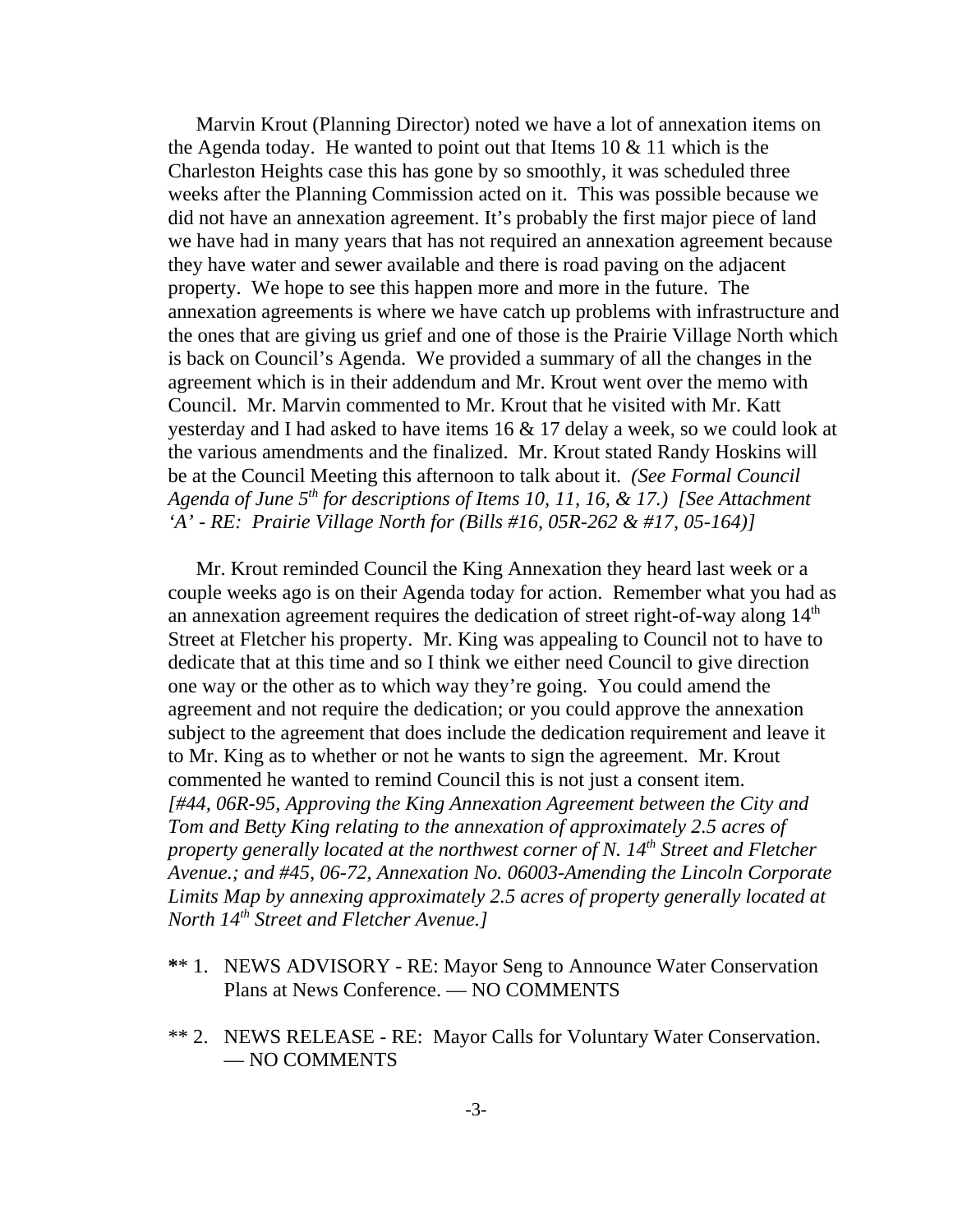- \*\* 3. NEWS RELEASE RE: Mayor Announces Winners of Annual Water Conservation Art Contest. — NO COMMENTS
- \*\* 4. NEWS RELEASE RE: Pre-Construction Open House Planned on Stormwater Improvements. — NO COMMENTS
- \*\* 5. Washington Report, May 12, 2006.NO COMMENTS
- \* 6. NEWS ADVISORY RE: Mayor Seng's News Conference, 05/23/06 on Annual  $4<sup>th</sup>$  of July Celebration. — NO COMMENTS
- **\*** 7. NEWS RELEASE RE: "Uncle Sam Jam" to Feature Live Symphony Concert on July 4. — NO COMMENTS
- \* 8. Washington Report, May 19, 2006. NO COMMENTS
	- 9. NEWS ADVISORY RE: Mayor Seng's Public Schedule for Week of May 27, 2006 through June 2, 2006. — NO COMMENTS
	- 10. NEWS RELEASE RE: Mayor Calls for Moment of Silence on Memorial Day. — NO COMMENTS
	- 11. NEWS RELEASE RE: Mayor Invites Public to Free Celebration at Homes Lake. — NO COMMENTS
	- 12. NEWS ADVISORY RE: Antelope Valley Authority Bus Tour on Thursday, June 1. — NO COMMENTS
	- 13. NEWS RELEASE RE: Public Invited to Tour Antelope Valley Project Area. — NO COMMENTS
	- 14. MEDIA RELEASE RE: Community Health Endowment Announces Funding Awards. — NO COMMENTS
	- 15. Washington Report, May 26, 2006.NO COMMENTS

# **II. DIRECTORS**

#### **FINANCE DEPARTMENT**

\*\* 1. Monthly City Cash Report. — NO COMMENTS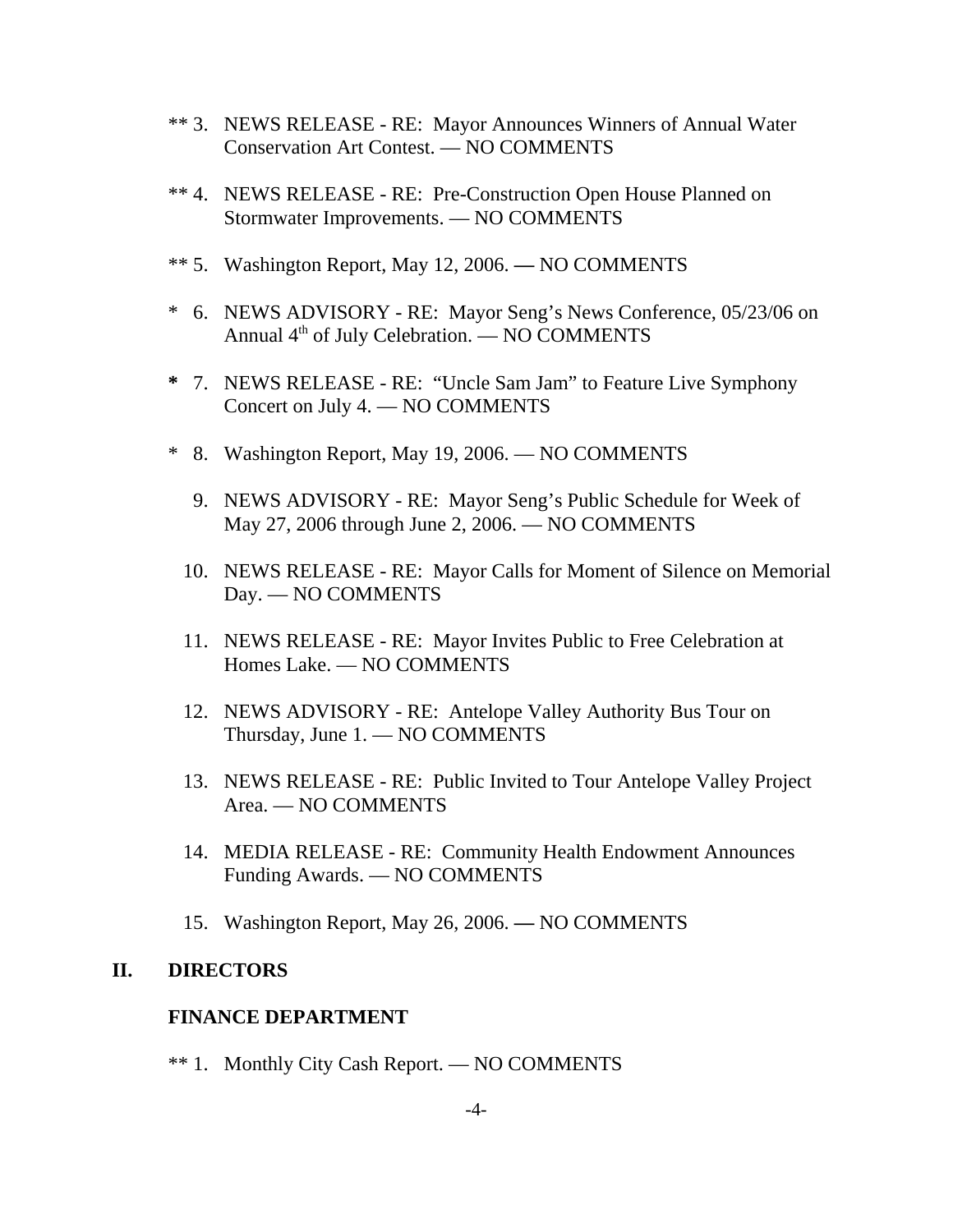- \* 2. May Sales Tax Including: NO COMMENTS
	- (a) Gross Sales Tax Collections (With Refunds Added Back In)
	- (b) Sales Tax Refunds
	- (c) Net Sales Tax Collections
	- (d) Actual Compared to Projected Sales Tax Collections

## **HEALTH DEPARTMENT**

- \*\* 1. NEWS RELEASE RE: Adult Smoking Rate on the Decline. NO **COMMENTS** 
	- 2. NEWS RELEASE RE: Household Hazardous Waste Collections Scheduled for June 9  $\&$  10<sup>th</sup>. — NO COMMENTS

# **LIBRARY**

\* 1. Response from Carol Connor, Library Director, to Robin Eschliman - RE: Letter of May 18, 2006 to Mayor Seng. — NO COMMENTS

# **PLANNING DEPARTMENT**

- \*\* 1. Lincolnshire Square 4<sup>th</sup> Addition Final Plat #05108-Generally located at South  $70^{\text{th}}$  & "A" Streets. — NO COMMENTS
- \*\* 2. Annexation by Ordinance, No. 18691. Effective: April 11, 2006. 42.52 Acres. — NO COMMENTS
- \*\* 3. Earley's Addition Final Plat #05122-Generally located at North 52<sup>nd</sup> and Garland Streets. — NO COMMENTS
- \*4. Action by Planning Commission on Wednesday, May 24, 2006. NO **COMMENTS** 
	- 5. Annexation by Ordinance, No. 18721. Effective May 9, 2006, 92.8 Acres Map. — NO COMMENTS
	- 6. Planning Commission Special Presentation, "Market Driven Urban Retail Planning and Development", on June 14, 2006 at Noon in Room 113 of the County/City Building. — NO COMMENTS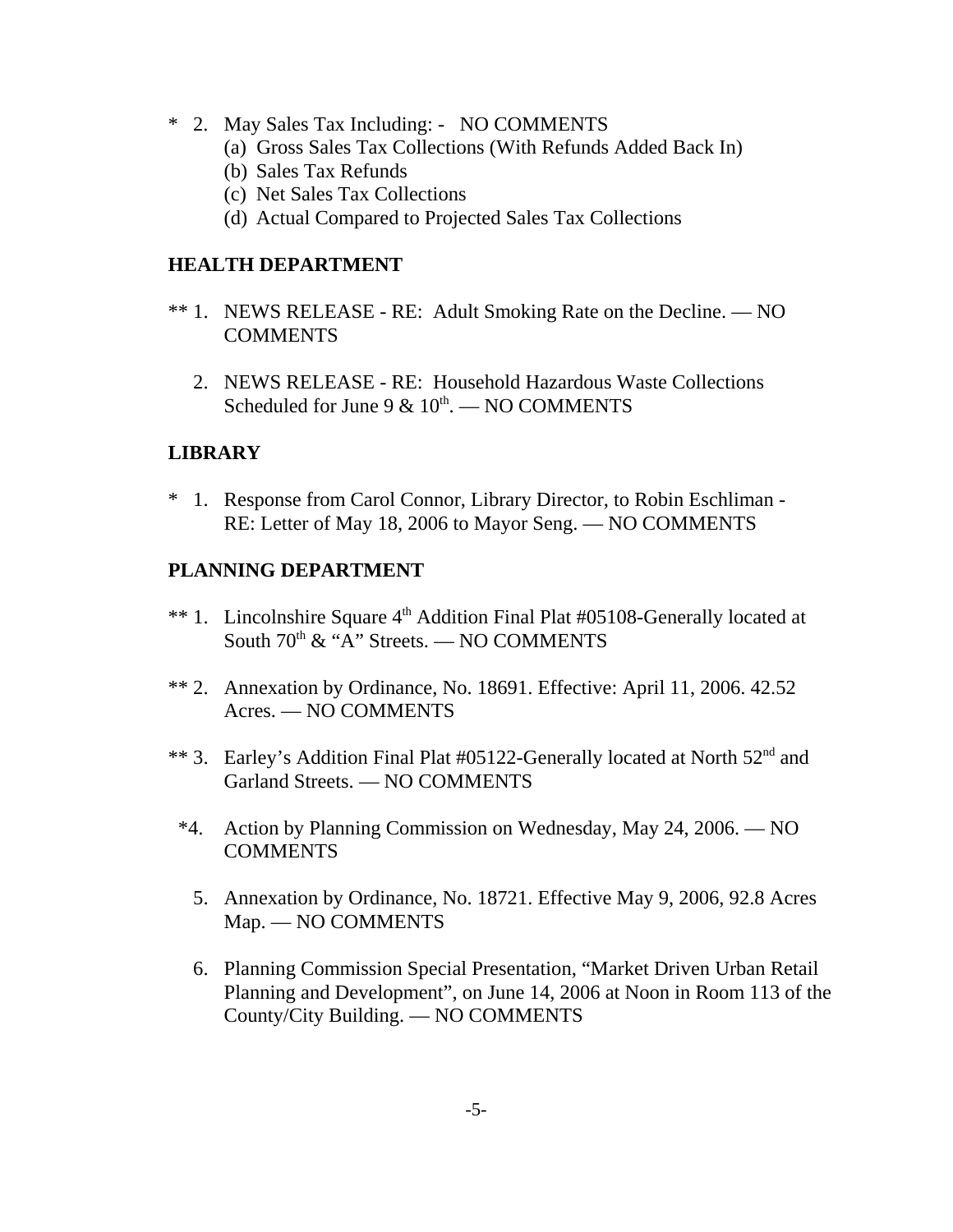- 7. Memorandum RE: Comprehensive Plan Amendment No. 06003 (Designating the east/west portion of the Phase I Antelope Valley Roadway Project from four lanes to six lanes). — NO COMMENTS
- 8. Memorandum RE: Comprehensive Plan Amendment #06002 84<sup>th</sup> & Rokeby Road (Future Service Limit, Urban Growth Tier and Land Use). — NO COMMENTS

# **PLANNING COMMISSION FINAL ACTION**

- \*\* 1. Special Permit #06031 (Wireless Facility 540 North 46<sup>th</sup> Street) Resolution No. PC-00995. — NO COMMENTS
- \*\* 2. Waiver #06002 (Sanitary Sewer Design Standards  $84<sup>th</sup>$  & Rokeby Road) Resolution No. PC-00997. — NO COMMENTS
- \*\* 3. Special Permit #06030-Charleston Heights Community Unit Plan (Northwest of North  $14<sup>th</sup>$  Street & Humphrey Avenue) Resolution No. PC-00996. — NO COMMENTS
- \* 4. Special Permit #06032 (Club Kicks 4820 Rentworth Drive) Resolution No. PC-00998. — NO COMMENTS

# **POLICE DEPARTMENT**

 1. 2006 Allstate America's Best Drivers Report National List. — NO **COMMENTS** 

# **PUBLIC WORKS**

- \*\* 1. King Little structural engineering inspection and investigation of walls located at 1840 "E" Street. — NO COMMENTS
- \* 2. Letter to Don Wesely regarding request for construction of a traffic signal at the intersection of  $27<sup>th</sup>$  & Wildcat. — NO COMMENTS

# **PUBLIC WORKS - ENGINEERING**

\*\* 1. PUBLIC WORKS & UTILITIES ADVISORY - RE: Pine Lake Road widening project #700014;  $40^{th}$  Street -  $61^{st}$  Street,  $56^{th}$  Street; Shadow Pines - Thompson Creek. — NO COMMENTS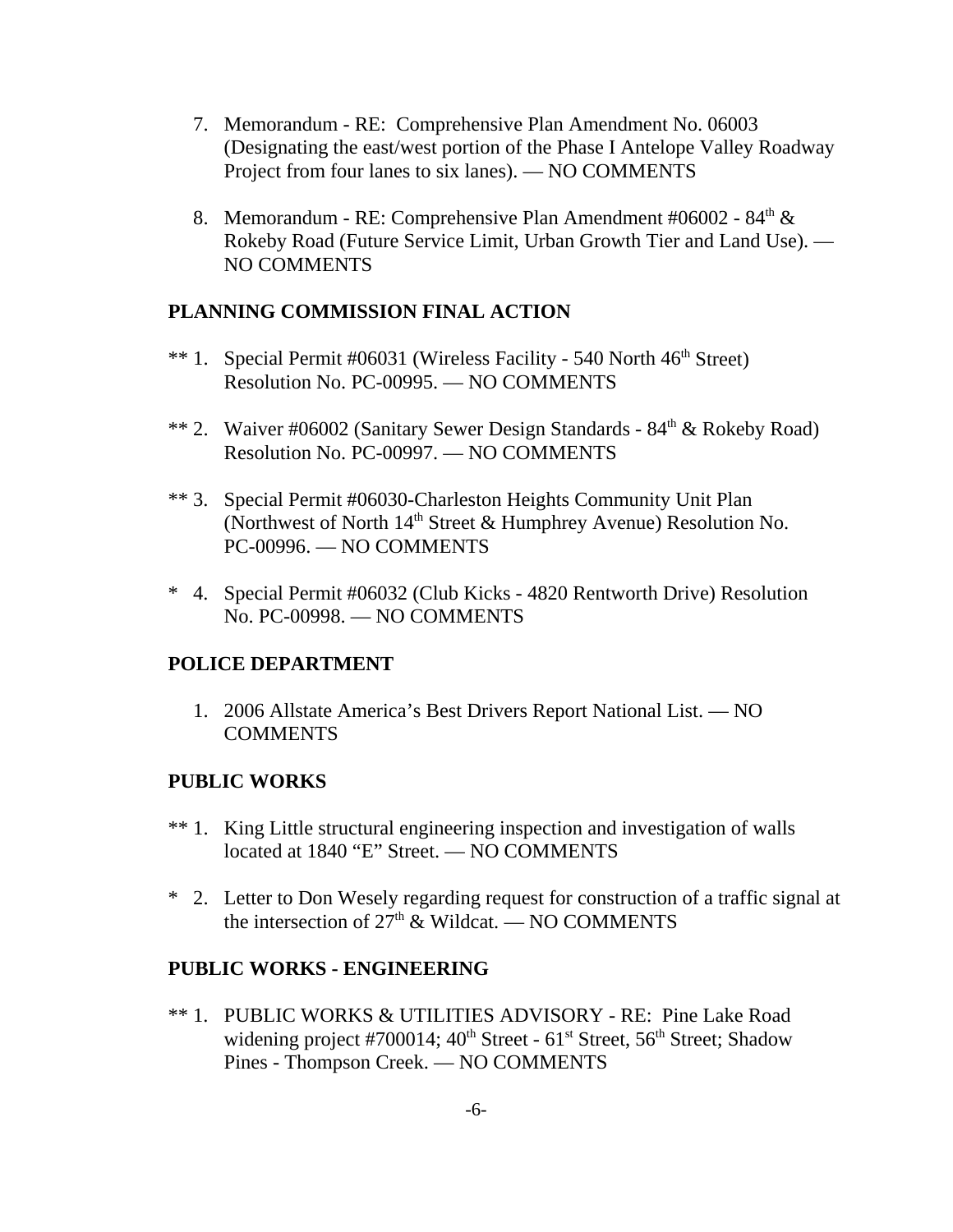- \* 2. PUBLIC WORKS & UTILITIES ADVISORY RE: May 25, 2006-Pine Lake Road Widening Project #700014,  $40^{th}$  Street -  $61^{st}$  Street,  $56^{th}$  Street; Shadow Pines - Thompson Creek with map of area. — NO COMMENTS
	- 3. PUBLIC WORKS & UTILITIES ADVISORY RE: Storm Sewer Rehabilitation Project #701679a.  $6<sup>th</sup>$  & "J" Streets with map. — NO COMMENTS

#### **URBAN DEVELOPMENT**

 1. Letter to Lincoln Journal Star from Wynn Hjermstad - RE: Pentzer Park Celebration on May 20, 2006. — NO COMMENTS

#### **III. CITY CLERK -**

City Clerk Joan Ross stated to Council first thing on your Agenda is the North  $27<sup>th</sup>$ Street Board of Equalization scheduled for today and then the assessment from May  $22<sup>nd</sup>$ . You may have to assess first and then equalize, so is there a way to maybe combine some folks to get through this smoothly. We had advertised 'Immediately preceding the Formal Council Meeting, The City Council will convene as the Board of Equalization to equalize assessments for the North 27<sup>th</sup> Street Maintenance District'. Due to the need to assess the Maintenance District, the Board of Equalization Meeting will be called to order, immediately adjourn & re-convene after the regular City Council Meeting. Ms. Newman commented it was the constituent who called Annette (McRoy) who had a problem and so the question is were those concerns addressed which the Urban Development Department was suppose to take care of that. City Clerk Joan Ross stated she immediately contacted Ron Cane at Urban Development to call the constituent, so I presume that he did. He did mention to me that he and she thinks Dallas (McGee) had talked to her on other occasions trying to answer all of her questions, but I said still you are being asked to call her again, so I presume he did. Ms. McRoy indicated she has not called her since she's been back in town. Ms. Newman commented okay, I assume it is taken care of. Rick Peo (City Attorney's Office) stated the Board of Equalization, equalizes assessment and that's if somebody protest the assessment doesn't like it. So, Dana (Roper) indicated that Council just needs to convene the Board, adjourn, do the City Council Meeting, do the assessment during the City Council, and reconvene the board after the meeting. Mr. Cook commented so he is saying we need to wait until the end because we have to have that approval first. Rick Peo and City Clerk Joan Ross stated that's correct. City Clerk Joan Ross noted you have to assess before you can equalize. Ms. Newman stated she thinks the three step is probably the cleanness way to do it, and Council agreed. City Clerk Joan Ross stated okay.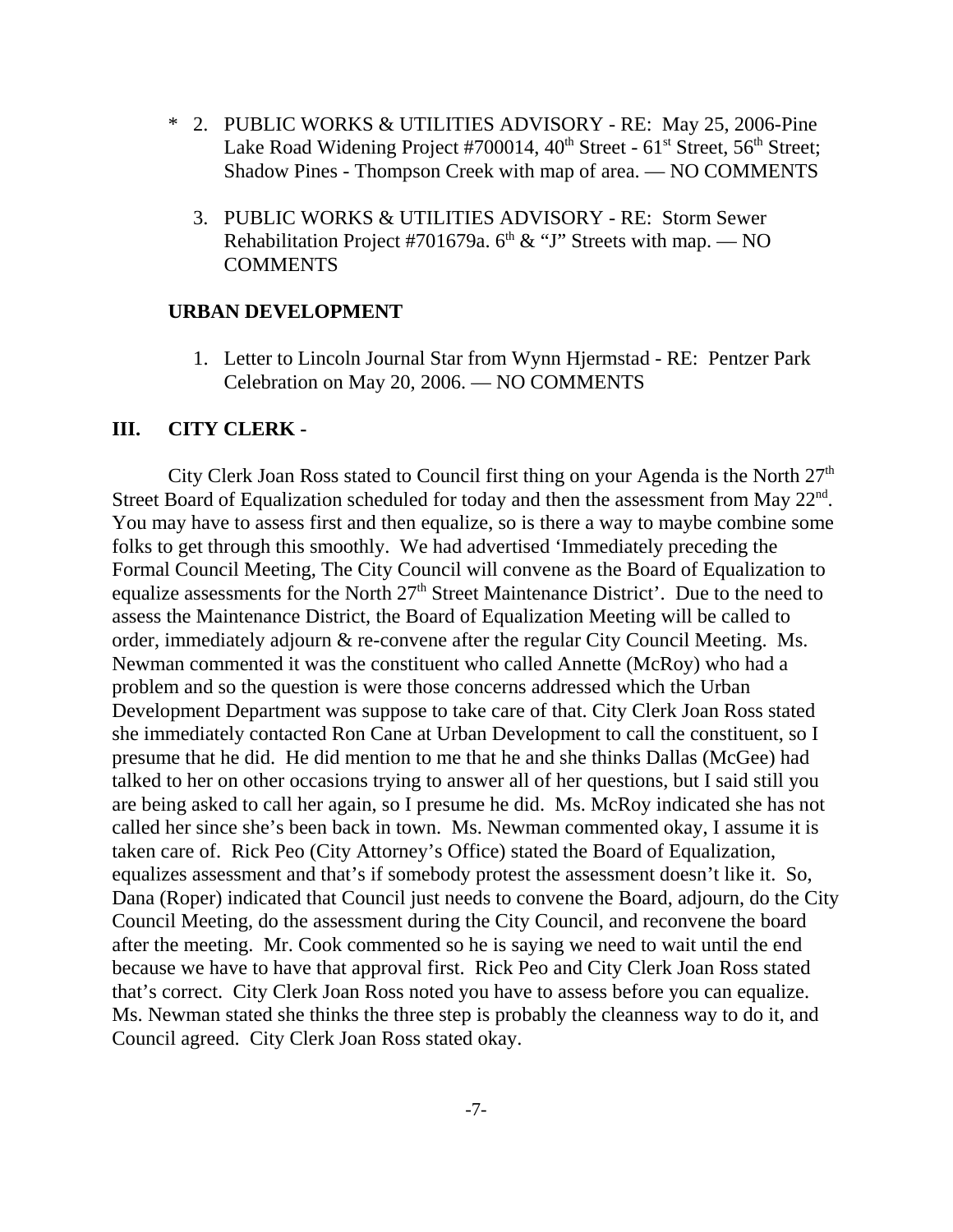Items 2 & 3 will be called together. *[#2, 06-76 - Approving a thirteen-month Lease Agreement between the City and the Wynne Transport Services, Inc. for the lease of space by the Lincoln Area Agency on Aging for its Lincoln Information For the Elderly (LIFE) Geneva Medicaid Waiver Program at 209 S. 10<sup>th</sup> Street, Geneva, NE.; and #3, 06-77 - Approving a thirteen-month Lease Agreement between the City and the Polk Senior Center for the lease of space by the Lincoln Area Agency on Aging for its Lincoln Information For the Elderly (LIFE) Medicaid Waiver Program at 230 North Main Street, Polk, NE.]* 

Items 4, 5, 6, & 7 will be called together. *[See Formal Council Agenda of June 5th for descriptions of these items.]* 

Items 8, 9, & 10 will be called together. *[See Formal Council Agenda of June 5th for descriptions of these items.]* 

Items 11 & 12 will be called together. *[#11, 06-81, Annexation 06007-Amending the Lincoln Corporate Limits Map by annexing approximately 78.03 acres of property generally located at North 14th Street and Fletcher/Humphrey Avenue.; and #12, 06-82, Change of Zone 06026-Application of Charleston Heights, LLC, for a change of zone from AG Agricultural District to R-3 Residential District on property generally located at North 14th Street and Fletcher Avenue.]* 

For Item 15 there is a Motion-To-Amend #1. *[06-68, Amending Chapters 2.62, 2.65, and 2.66 of the Lincoln Municipal Code relating to the Police and Fire Pension Plan requiring the City to make the annual actuarially determined normal cost contribution to such pension plan.]* 

We have already talked about the delay for Item 16 which also pertains to Item 17. *[#16, 05R-262, Approving the Prairie Village North Conditional Annexation and Zoning Agreement between the City and Dubois Land LLC, Prairie Village North LLC, Prairie Home Builders Inc., Roland Group LLC, and Faith Evangelical Lutheran Church, relating to the annexation of approximately 149.09 acres, generally located at the northeast corner of N. 84th Street and Adams Street and the use of said 149.09 acres along with approximately 23 acres located at the southeast corner of N. 84th Street and Adams Street under a Planned Unit Development.; and #17, 05-164, Annexation 05013- Amending the Lincoln Corporate Limits Map by annexing approximately 149.09 acres of property generally located at North 84<sup>th</sup> Street and Adams Street.]*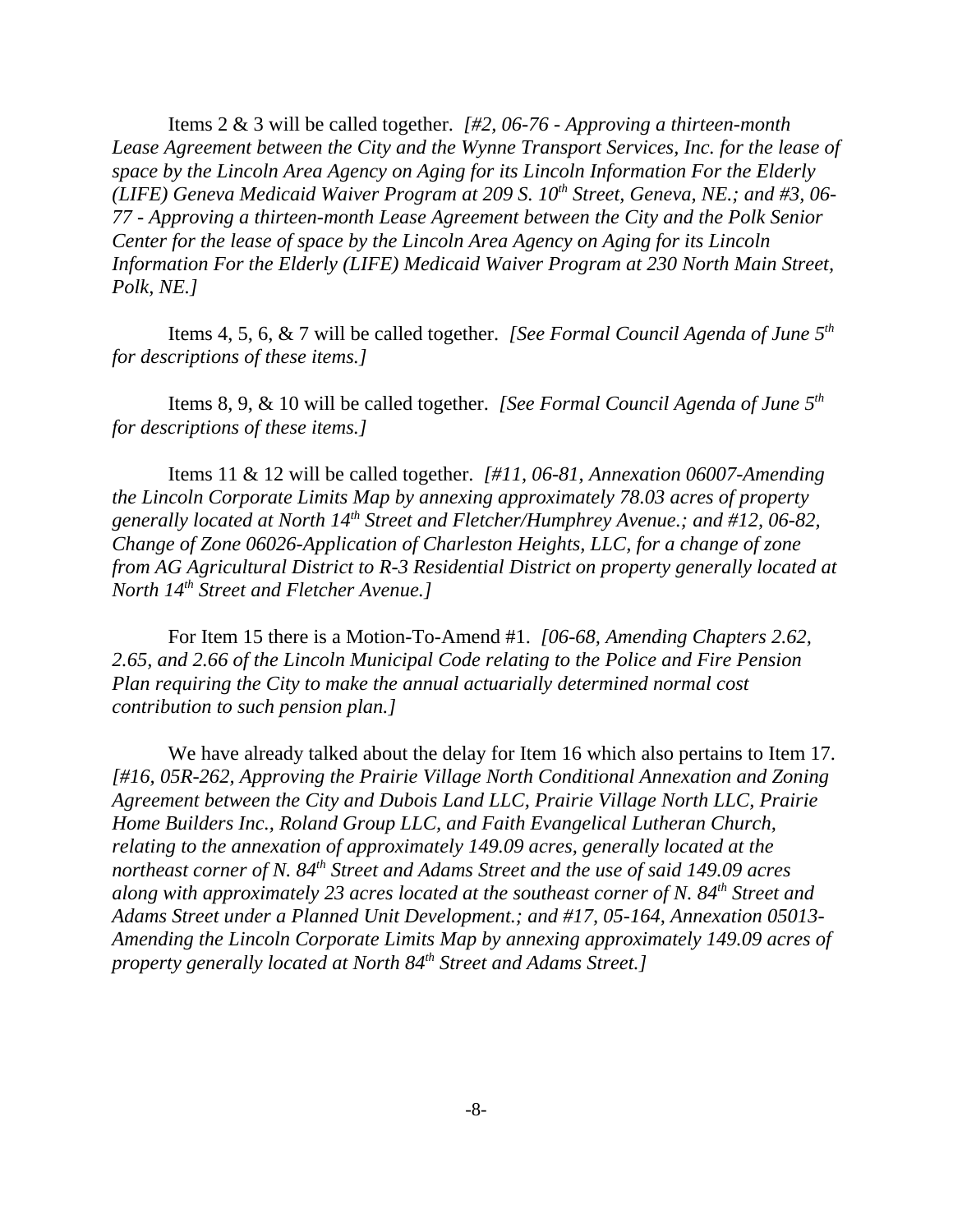Items 18 & 19 will be called together and I think you have talked about that a little bit when you had your redline version. Mr. Cook noted we will have a Motion-To-Amend. City Clerk Joan Ross commented okay, do I have it. Mr. Cook stated no because he just received a copy and it has mistakes in it and so he will try to get it her a copy of it by this afternoon. City Clerk Joan Ross stated okay. *[#18, 06R-86, Approving the Development and Conditional Zoning Agreement between the City and B&J Partnership relating to the development of property generally located on the block bounded by 9<sup>th</sup>, 10<sup>th</sup>, Hill and Van Dorn Streets.; and #19, 06-65, Change of Zone 06012-Application of B&J Partnership for a change of zone from R-2 Residential District and O-2 Suburban Office District to B-1 Local Business District on property generally located on the block bounded by 9<sup>th</sup>, 10<sup>th</sup>, Hill and Van Dorn Streets.]* 

They have their 'Consent Agenda' which we have already talked about and we have already talked about Item 42. *[#42, 06R-66; 06R-66S; - Approving the use of public right-of-way by Landon Osborne for installation of a fence/wall at 1840 E Street.]* 

We have already talked about Items 44 & 45. *[#44, 06R-95, Approving the King Annexation Agreement between the City and Tom and Betty King relating to the annexation of approximately 2.5 acres of property generally located at the northwest corner of N. 14th Street and Fletcher Avenue.; and #45, 06-72, Annexation No. 06003- Amending the Lincoln Corporate Limits Map by annexing approximately 2.5 acres of property generally located at North 14th Street and Fletcher Avenue.]*

#### **IV. COUNCIL REQUESTS/CORRESPONDENCE -**

#### **JON CAMP -**

Mr. Camp stated he would like to speak with Rick Peo (City Attorney's Office) after the Directors' Meeting today.

- \*\* 1. Email from Jodi Delozier regarding fire truck late fees. The City Council should move forward and collect the late fees. — NO COMMENTS
	- 2. Email from Roger Green RE: City Personnel Time & Resource Management. — NO COMMENTS
	- 3. Email from Anand Rau RE: Sioux Falls Safest Driving City. NO COMMENTS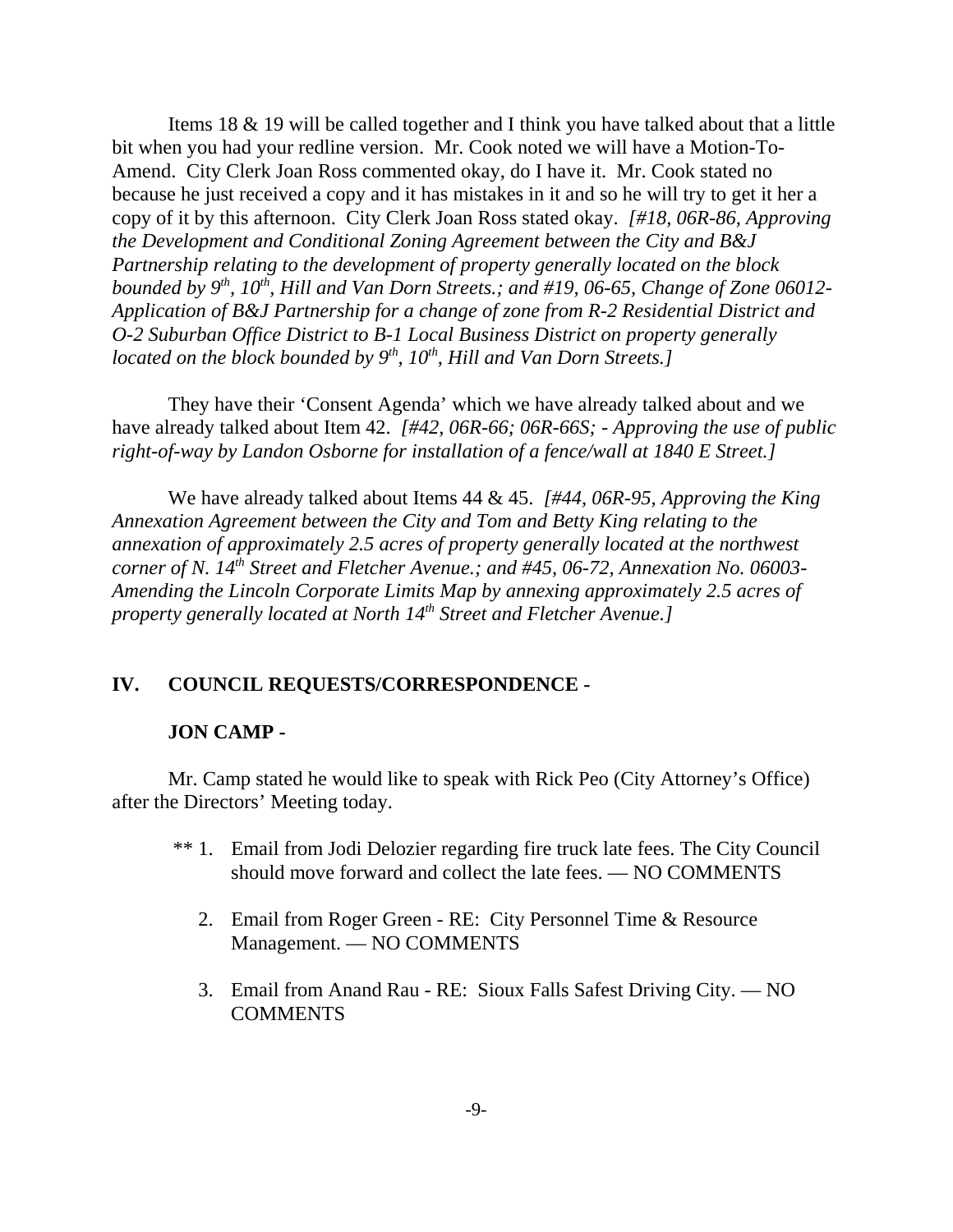# **JONATHAN COOK - NO COMMENTS**

- \*\* 1. Request to Bruce Dart, Health Director RE: Request for a sign at  $31^{st} \&$ Calvert about dogs having to be on a leash and cleaning up after them (RFI#129 - 05/04/06) - SEE RESPONSES RECEIVED FROM JAMES WEVERKA. — NO COMMENTS
- **\*\*** 2. Request to Harry Kroos, Public Works & Utilities Department; Sidewalks. RE: Sidewalk Ramps around Milder Manor (RFI#130 - 5/04/06). — NO COMMENTS

# **ROBIN ESCHLIMAN -**

Ms. Eschliman stated she would like to speak with Rick Hoppe some time today, she has a question on the Humane Society.

- \*\* 1. Community Meeting held May 12, 2006. Ideas for increasing City income. — NO COMMENTS
- \*\* 2. Letter to Mayor Seng regarding specific budget cuts. NO COMMENTS

# **DAN MARVIN** - **NO COMMENTS**

\* 1. Correspondence on how Hercules, CA used eminent domain to keep out Wal-Mart. — NO COMMENTS

# **ANNETTE McROY - NO COMMENTS**

# **PATTE NEWMAN** - **NO COMMENTS**

 1. Letter from Andrew Grossman, Executive Director of Wal-Mart Watch. — NO COMMENTS

# **KEN SVOBODA - NO COMMENTS**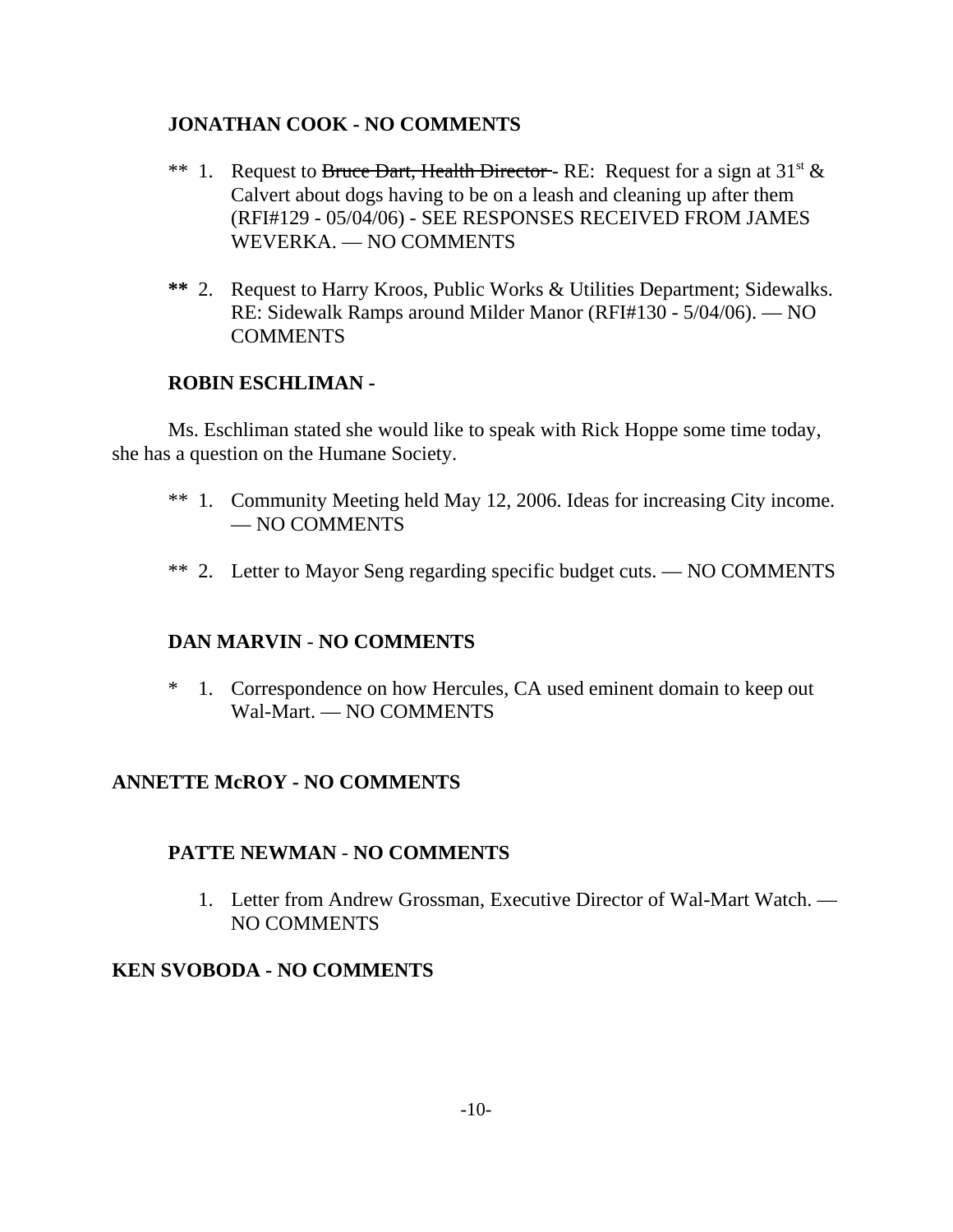# **V. MISCELLANEOUS** -

\*\* 1. Letter from Aquila - RE: Extension of 8 years on the Aquila franchise with the City of Lincoln. — NO COMMENTS

## **Correspondence Supporting Proposal to Ban Concealed Weapons**

- \*\* 1. Email from Kathleen Nelson. NO COMMENTS
- \*\* 2. Email from Marcee Metzger, Rape/Spouse Abuse Crisis Center. NO **COMMENTS**
- \*\* 3. Letter from Clarice Lawson (Letter distributed to Council Members). NO COMMENTS

# **Other Correspondence**

- \*\* 1. Email from Paul Haith RE: Fire truck issue Encourage Council to request an independent audit by an outside agency. — NO COMMENTS
- \*\* 2. Email from an anonymous constituent with ideas for consideration. NO COMMENTS
- \*\* 3. Email from Karen Hatcher RE: West "A" Project Possibly a reconsideration or "tweaking" the eminent domain plan. — NO **COMMENTS**
- \*\* 4. Email from Christopher B. Stokes RE: Lincoln transportation issues. NO COMMENTS
- \*\* 5. Email from Steve & Carol Anderson RE: Gas prices in Lincoln compared to Omaha. — NO COMMENTS
- \*\* 6. Email from Carol Anderson RE: Gas prices listed for Lincoln versus Omaha. — NO COMMENTS
- \*\* 7. Email from Kay Wunderlich RE: Gas prices different in West Omaha versus Lincoln. — NO COMMENTS
- \*\* 8. Email from Jan Anderson RE: 22¢ price difference gasoline here in Lincoln and in West Omaha. — NO COMMENTS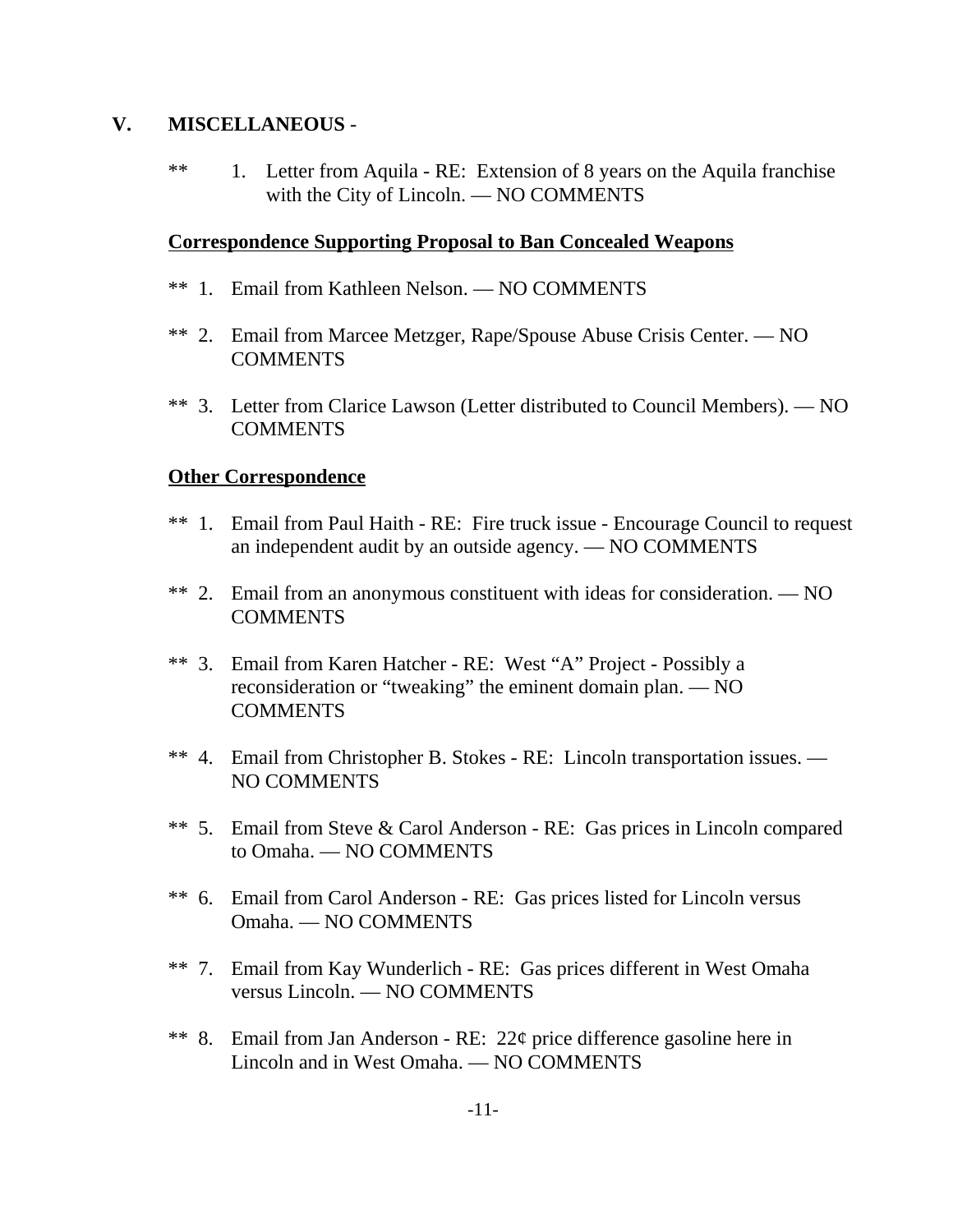- \*\* 9. Email from David Oenbring RE: Sales tax decline study effect of the smoking ban; thanks for Taste of China saved from eminent domain. — NO **COMMENTS**
- \*\*10. Email from Vicky Valenta RE: Lincoln Journal Star article. NO COMMENTS

# **Letters Received in Appreciation of Postponement of Change of Zone #06012 at 9th and Van Dorn Streets with Suggestions for Rezoning**

- \*\* 1. Paul Hetrick, 2611 South 10<sup>th</sup> Street. NO COMMENTS
- \*\* 2. Russell Hand, 2661 South 9th Street. NO COMMENTS
- \*\* 3. Ron Linville, 2601 South  $10^{th}$  Street. NO COMMENTS
- \*\* 4. Abraham Gamez, 2619 South 10<sup>th</sup> Street. NO COMMENTS
- \*\* 5. Juan Tapia, 2538 South  $9<sup>th</sup>$  Street. NO COMMENTS
- \*\* 6. B. Powell, 2710 South 9th Street. NO COMMENTS
- \*\* 7. Angela Kimpton, 2667 South  $10^{th}$  Street. NO COMMENTS
- \*\* 8. Arnold Walker, 2650 South  $9<sup>th</sup>$  Street. NO COMMENTS
- \*\* 9. Kevin Lewis, 1015 Hill Street. NO COMMENTS
- \*\*10. Roger Carter, 1032 Hill Street. NO COMMENTS
- \*\*11. Mr. and Mrs. N. Welter, 2640 South  $10^{th}$  Street. NO COMMENTS
- \*\*12. Margaret Stroup, 2727 South  $10^{th}$  Street. NO COMMENTS
- \*\*13. Troy and Connie Saltzman, 2673 South 10<sup>th</sup> Street. NO COMMENTS

# **V. MISCELLANEOUS (CONTINUED - RECEIVED FOR WEEK OF 05/29/06)**

- \* 1. LIBA Position Statement on EMS Deficits (Statement distributed to Council Members on 05/22/06). — NO COMMENTS
- \* 2. Letter from Billy & Wilma Williams RE: Comments on City employee's salaries, suggestions, employees residing in Lincoln and Mayor Seng. — NO **COMMENTS**
- \* 3. Letter from Randall Klein RE: Proposed development at  $9<sup>th</sup>$  & Van Dorn Streets and Treatment of Citizen Speaking before Council. — NO **COMMENTS**
- \* 4. Email from David Oenbring RE: Reject any effort to restrict or ban concealed weapons within the City. — NO COMMENTS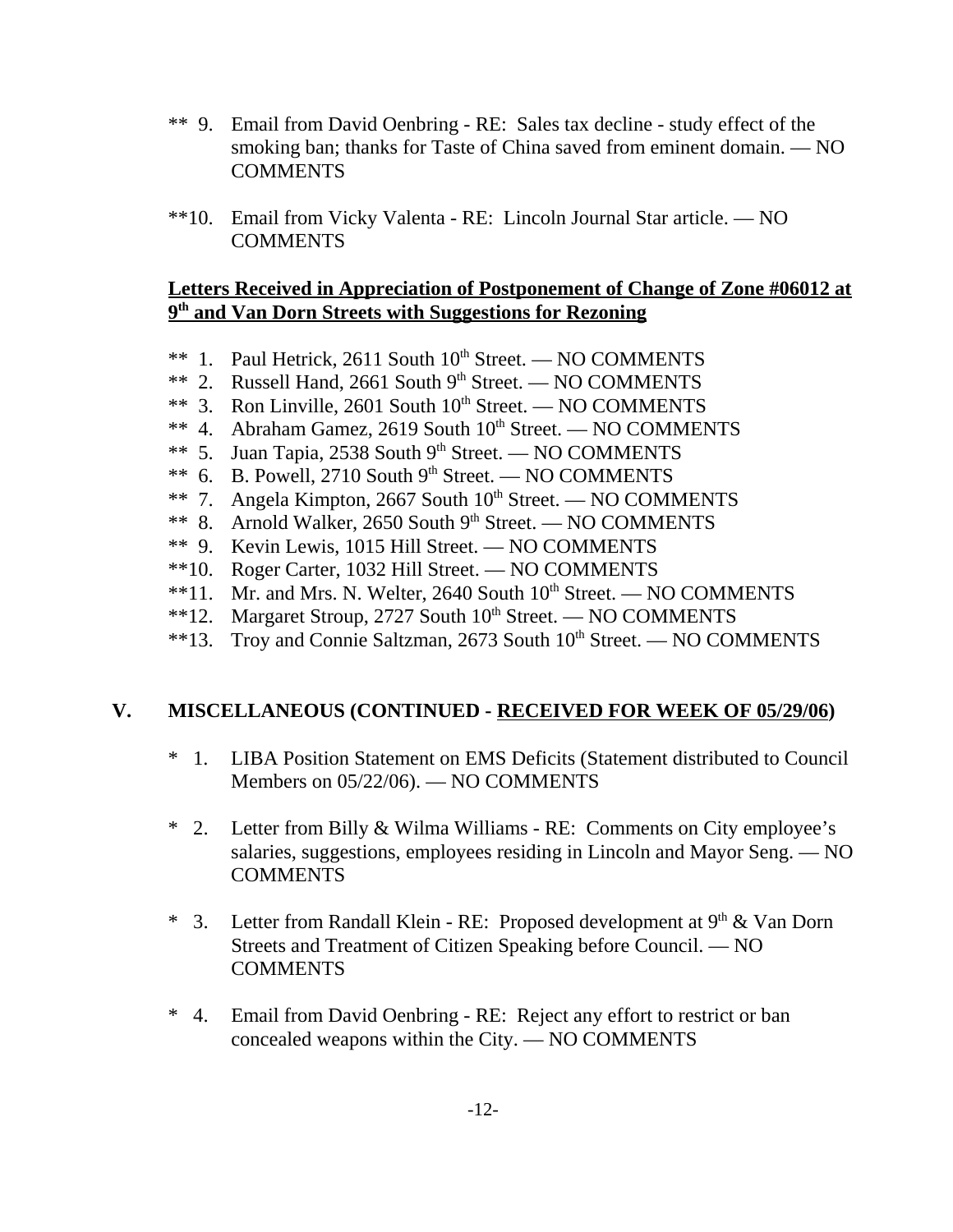- \* 5. Email from Janine M. Saltzman RE: Against development at  $9<sup>th</sup>$ ,  $10<sup>th</sup>$  & Van Dorn Streets. — NO COMMENTS
- \* 6. Letter from Nancy First, Second Amendment Sisters RE: Do not ban citizens from carrying concealed handguns. — NO COMMENTS
- \* 7. Email from Jay Snyder RE: Current revenue shortfall for the City budget. — NO COMMENTS
- \* 8. Email from Ron & Sheila Scheinost RE: Opposed to development at  $10^{th}$ & Van Dorn Streets. — NO COMMENTS

# **MISCELLANEOUS (CONTINUED - RECEIVED FOR WEEK OF 06/05/06)**

- 1. Email from Patricia Arline Murphy RE: Cheyenne County District Judge Kristin Cecava's Ruling on Richard W. Thompson-Second duplicate email received. — NO COMMENTS
- 2. Email from Robin Hoffman RE: City employees & overtime pay, specifically Fire Captains. — NO COMMENTS
- 3. Letter received from Jim Lundak RE: How does City Council get overtime? — NO COMMENTS
- 4. Email from Kevin Harvey RE: Opposed to Southwest Waste Treatment Plant near Wilderness Park. — NO COMMENTS
- 5. Email from Linda J. Schrock RE: Concern about proposed Southwest Wastewater Treatment Facility which would flow into Salt Creek by Wilderness Park. — NO COMMENTS
- 6. Email from Janalee Tobias, President, Women Against Gun Control RE: Concealed carry in Lincoln. — NO COMMENTS
- 7. Letter from Robert Overstreet RE: Put the Brakes on Keno. NO COMMENTS
- 8. Email from Jeanne Kern RE: Postpone acquisition of land for an additional third sewage treatment plant until after a comprehensive cost benefit analysis. — NO COMMENTS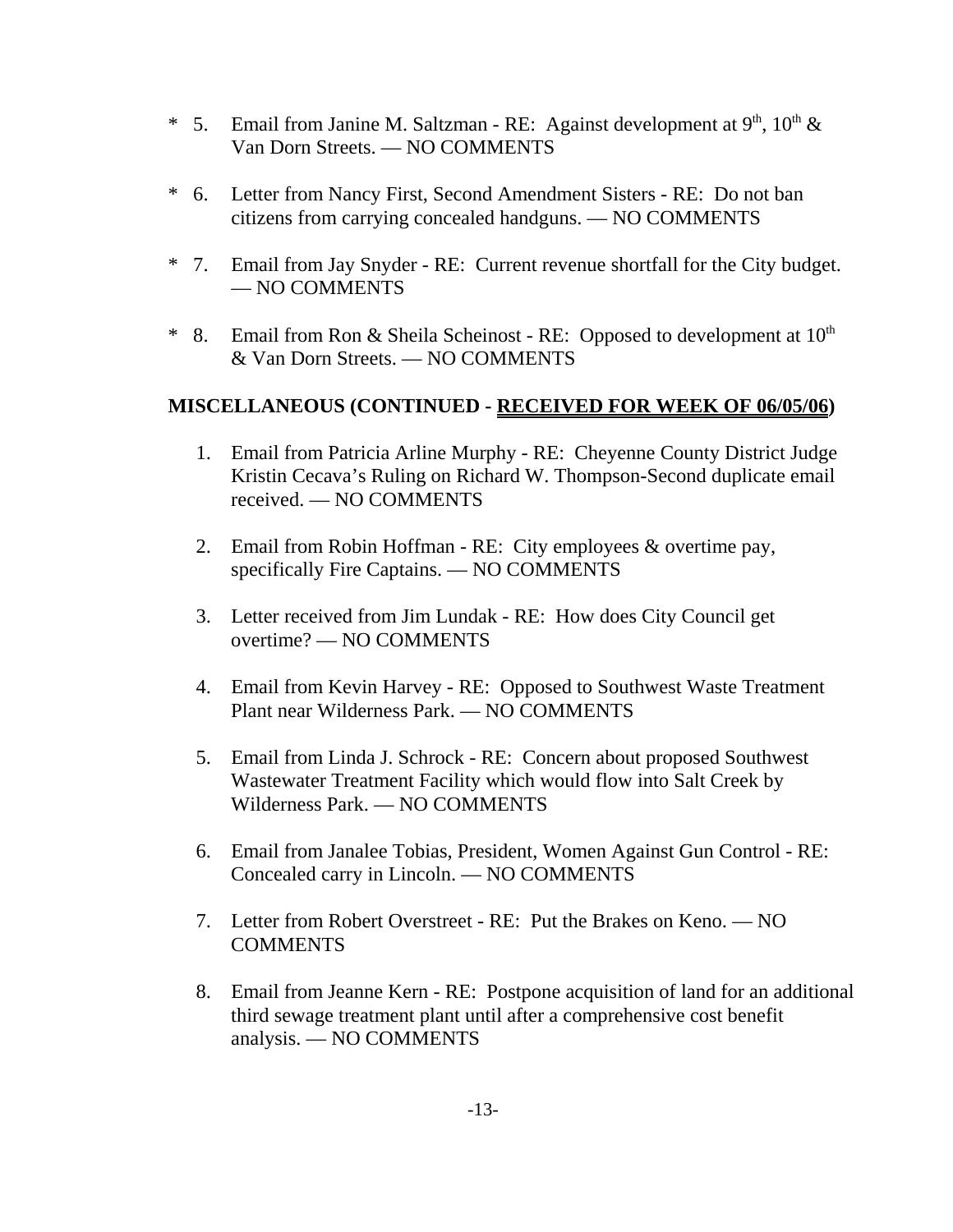# **Correspondence Received in "Support of Development at 10<sup>th</sup> and Van Dorn Streets"**

- 1. Email from Donald Everett, Jr., President, Runza National, Inc. NO **COMMENTS**
- 2. Email from Curt Denker, Pinnacle Bank. NO COMMENTS
- 3. Email from Hank Woods, Wells Fargo Center. NO COMMENTS
- 4. Email from Mary Campbell. NO COMMENTS
- 5. Email from Bob Milligan, M. I. Industries. NO COMMENTS
- 6. Email from Tom M. Ostergard, President, Crete Carrier Corporation. NO COMMENTS
- 7. Email from Rich Claussen, Bailey Lauerman. NO COMMENTS
- 8. Email from Steven R. Knapp, Wells Fargo Bank. NO COMMENTS
- 9. Email from Sam Seever. NO COMMENTS
- 10. Email from Pam Baker. NO COMMENTS
- 11. Email from Jose J. Soto. NO COMMENTS
- 12. Email from Doug Ganz, Pinnacle Bank. NO COMMENTS
- 13. Email from Lee B. Chapin. NO COMMENTS
- 14. Email from Scott G. Spethman, Marketing Support Services. NO **COMMENTS**
- 15. Email from Dave Zeinio. NO COMMENTS
- 16. Email from Nancy L. Loftis. NO COMMENTS
- 17. Email from Jane Renner Hood, Nebraska Humanities Council. NO **COMMENTS**
- 18. Email from Ron Harris, Former President, Harris Laboratories. NO COMMENTS
- 19. Email from Doug & Mary Carper. NO COMMENTS
- 20. Email from Don Brester. NO COMMENTS
- 21. Email from Carl J. Sjulin, President, West Gate Bank. NO COMMENTS
- 22. Email from Bill Cintani, CEO, Mapes Industries. NO COMMENTS
- 23. Letter from Mike Dunlap, CEO, Nelnet. NO COMMENTS
- 24. Email from Rohn Loyd. NO COMMENTS
- 25. Email from Ron Jester, Labenz & Associates, LLC. NO COMMENTS
- 26. Email from Marc LeBaron. NO COMMENTS
- 27. Email from Kent Thompson, President, Thompson Realty Group, Inc. NO COMMENTS
- 28. Email from Mike & Melanie Friend. NO COMMENTS
- 29. Email from D. Arnie Johansen, Vice President, Copple Insurance Agency, Inc. — NO COMMENTS
- 30. Email from Drew D. Stange, Vice President, Wells Fargo Center. NO **COMMENTS**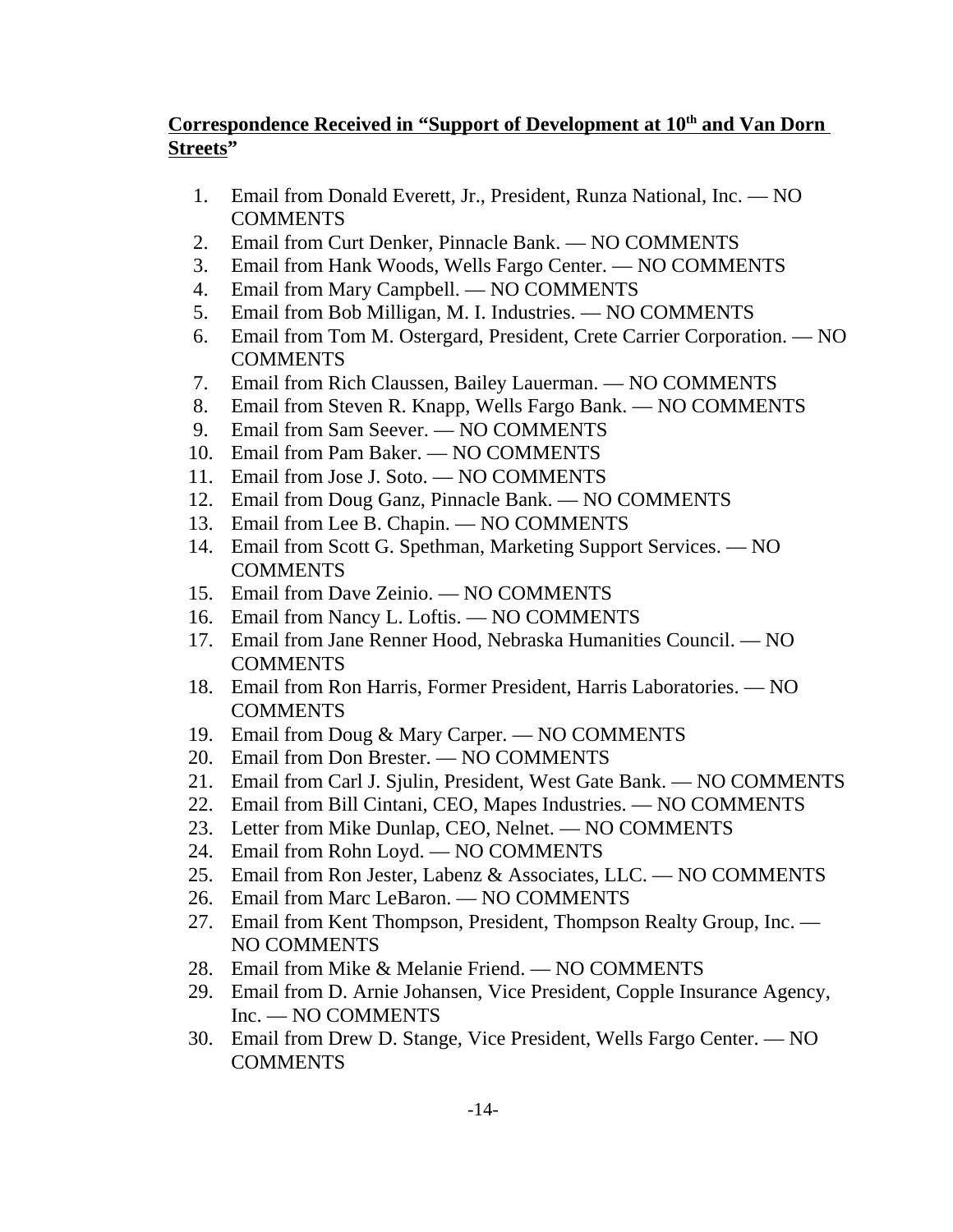- 31. Email from Todd Kelley. NO COMMENTS
- 32. Email from Lea Barker, Hartland Homes. NO COMMENTS
- 33. Email from Tony Ojeda. NO COMMENTS
- 34. Email from Jeffrey C. Greenwald, President, INSPRO Insurance. NO COMMENTS
- 35. Email from James E. McClurg, Vice President, MDA Pharma Services. NO COMMENTS
- 36. Email from Charlie Calhoun, President, Jacob North. NO COMMENTS
- 37. Email from William Schmeeckle, Chief Investment Officer, & Thomas E. Henning, President, Assurity Security Group. — NO COMMENTS
- 38. Email from George Peterson. NO COMMENTS
- 39. Email from Stephen Rohman, Former President, Uniservice, Inc. NO **COMMENTS**
- 40. Email from Lance Paulsen, E&A Consulting Group. NO COMMENTS
- 41. Email from Orrin A. Wilson. NO COMMENTS
- 42. Email from Doug W. Schueths. NO COMMENTS
- 43. Email from Todd W. Peterson, Vice-President, Smith Hayes Financial Services. — NO COMMENTS
- 44. Email from Thomas Lorenz, Pershing Center. NO COMMENTS
- 45. Email from James R. Blue. NO COMMENTS
- 46. Email from Bob Grundman. NO COMMENTS
- 47. Email from Mark Pankoke & Jack Zohner of John Henry's Plumbing. NO COMMENTS
- 48. Email from Jon B. Weinberg, Vice-President, Ameritas. NO **COMMENTS**
- 49. Email from Duane W. Acklie. NO COMMENTS
- 50. Email from Mark Whitehead. NO COMMENTS
- 51. Email from Dean Hoag, Jr., President, Union Title Company. NO COMMENTS
- 52. Email from Richard W. Meginnis, Vice-President, NAIFMA Realty. NO COMMENTS
- 53. Email from John L. Hoppe, Jr., Chairman, Hoppe, Inc. NO COMMENTS
- 54. Email from James Frohman, Mesa Corporation. NO COMMENTS
- 55. Email from Lynn Fisher, Owner/Manager, Great Place Properties. NO COMMENTS
- 56. Email from Tom Wanser, Director of Sales & Leasing, Hampton Development Services. — NO COMMENTS
- 57. Email from Phil Snapp, Associate Broker, CB Richard Ellis/MEGA. NO **COMMENTS**
- 58. Email from Chris Hove, Vice-President, West Gate Bank. NO COMMENTS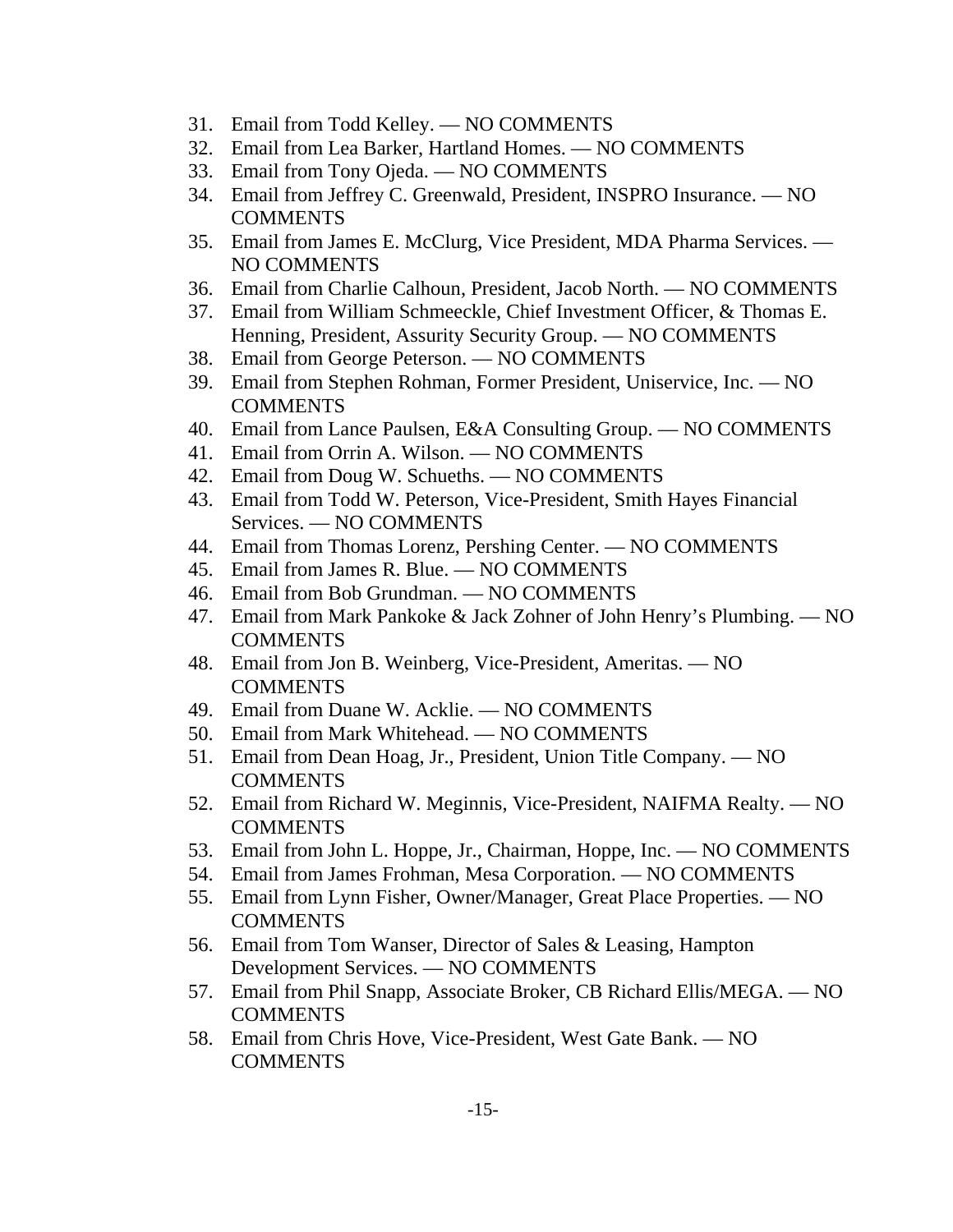- 59. Email from John Decker, CFO, Douglas Theatre Co. NO COMMENTS
- 60. Email from Rex Bevins, Rex Bevins & Associates. NO COMMENTS
- 61. Email from Fred Briggs. NO COMMENTS
- 62. Email from Pastor David Lux, Saint Paul United Methodist Church. NO **COMMENTS**
- 63. Email from Joe Hampton. NO COMMENTS
- 64. Email from Mary-Jo Bousek. NO COMMENTS
- 65. Email from Andrew C. Hove, Jr. NO COMMENTS
- 66. Email from Tina Harrill. NO COMMENTS
- 67. Email from Pat Genzmer. NO COMMENTS
- 68. Email from Otis Young, First-Plymouth Congregational Church. NO COMMENTS
- 69. Email from Chris Sommerich. NO COMMENTS
- 70. Email from Wade Walkenhorst. NO COMMENTS
- 71. Email from Mark Hansen. NO COMMENTS
- 72. Email from R. David Wilcox, Vice-President, Union Bank & Trust Company. — NO COMMENTS
- 73. Email from Mark Hansen, Vice-Present, West Gate Bank. NO COMMENTS
- 74. Email from Michael L. Fosdick, President, Security Federal. NO COMMENTS
- 75. Email from H. Arnold Wassenberg. NO COMMENTS
- 76. Email, with two photos, from Doug Rotthaus. NO COMMENTS
- 77. Email from Wallace A. Richardson. NO COMMENTS
- 78. Email from Steve Guittar, Associate Broker, Thompson Realty Group. NO COMMENTS
- 79. Email from Coby Mach, Director, Lincoln Independent Business Association. — NO COMMENTS
- 80. Email from Bruce A. Cutshall, Cutshall & Associates. NO COMMENTS
- 81. Email from Richard Evnen. NO COMMENTS
- 82. Email from Larry Jones. NO COMMENTS
- 83. Email from Tim Gergen, Olsson Associates. NO COMMENTS
- 84. Email from Beth Morgan, Vice-President, U. S. Bank. NO COMMENTS
- 85. Email from Doug Harris, Time Warner Cable. NO COMMENTS
- 86. Email from William W. Lester, President, Ameritas Investment Advisors Inc. — NO COMMENTS
- 87. Email from Mike Minnick, President, DuTeau Chevrolet Subaru. NO COMMENTS
- 88. Email from Greg Key, Manager, The Weitz Company. NO COMMENTS
- 89. Email from Dean Hestermann, Labenz & Associates. NO COMMENTS
- 90. Email from Jane Rolf. NO COMMENTS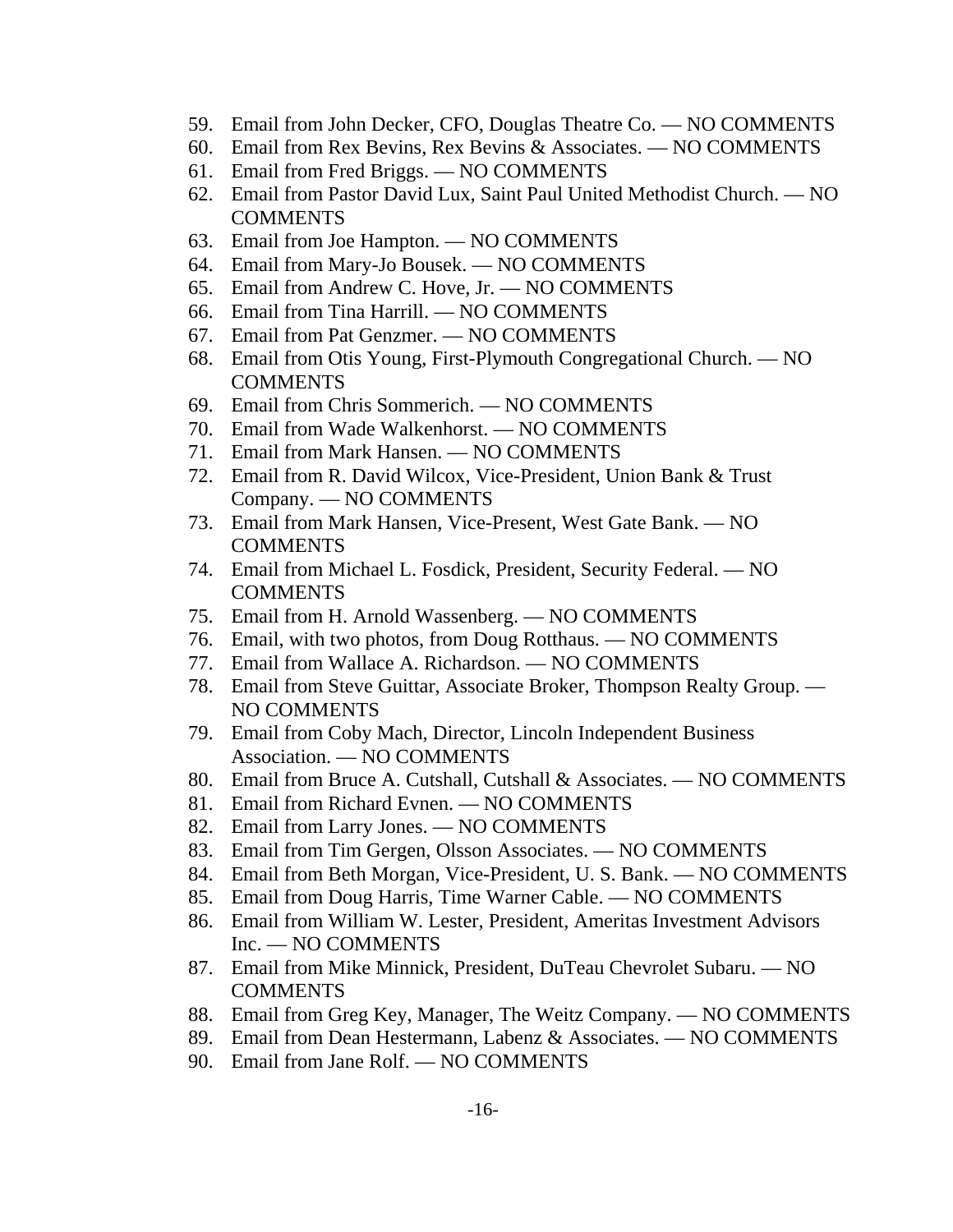# **ADDENDUM - (For June 5th)**

#### **I. MAYOR -**

- 1. NEWS ADVISORY RE: Mayor Seng's Public Schedule Week of June 3 through 9, 2006 -Schedule subject to change. — NO COMMENTS
- 2. NEWS RELEASE RE: Section Of South 56<sup>th</sup> Street To Close Monday. NO COMMENTS
- 3. NEWS RELEASE RE: Right-Turn Lane At  $14<sup>th</sup>$  & Highway 2 To Close Monday. NO COMMENTS

#### **II. CITY CLERK - NONE**

#### **III. CORRESPONDENCE**

**A. COUNCIL REQUESTS/CORRESPONDENCE - NONE**

#### **B. DIRECTORS AND DEPARTMENT HEADS -**

#### **PLANNING**

1. Memo from Marvin Krout - RE: Prairie Village North (Bills 05R-262 and 05-164). — Marvin Krout talked about this memo earlier under "I. Mayor". (See that discussion)

#### **C. MISCELLANEOUS -**

1. 43 E-Mail's from Mark Hansen; Mitch Schaninost; Steve Erwin; Matt Bergmeyer; Martin Massengale; Paula Dicero; Paul & Mindy Edwards; Terry Kreifels; Maggie Higgins; Christi Chaves; Richard Herink; John White; Jan Labenz; George Hancock; Ron Wachter; James Lamphere; Anna Cox; Daniel Black; Len Muma; Paul Conley; William Richter; Daniel Stogsdill; Seth Weather field; Matt Harris; Anthony Racer; Alan Foster; Shanny Cole; John Dittman; Tom Schleich; David Buntain; Bill Etmund; Rebela Swenson (2); Robert Nefsky; Eversoll; Cynthia & Norman Monroe; Alice Dittman; Jack Campbell; David Schmidt; Andy Neil; Janice Driesbach; Nader Sepahpur; Monte Froehlich; - RE: In SUPPORT of Commercial Development on  $10<sup>th</sup>$  & Van Dorn. — NO COMMENTS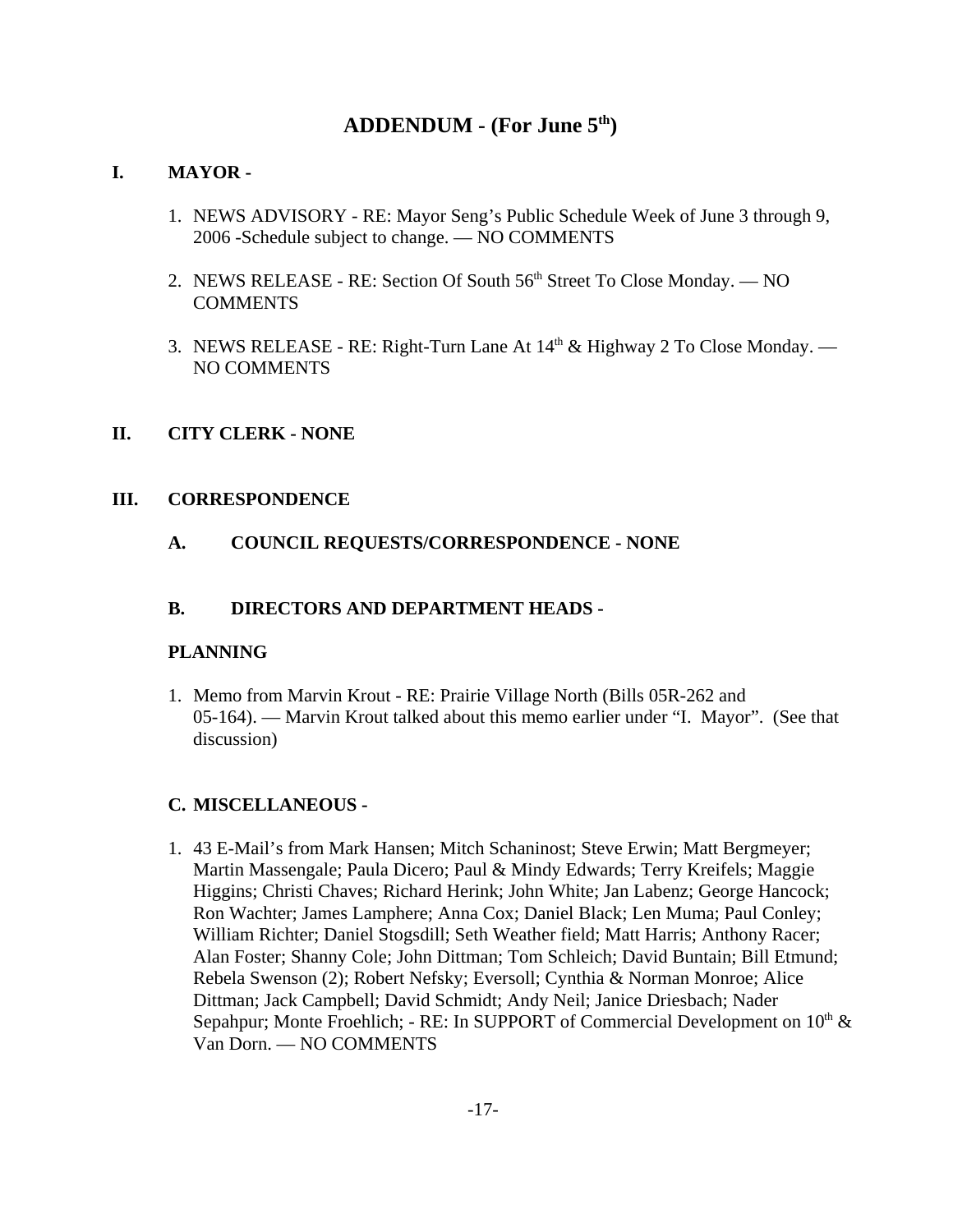2. 4 E-Mail's from Lloyd Hinkley; David Miller; Angela Scheinost; Mary Roseberry-Brown; - RE: OPPOSED to the Commercial Development on  $10<sup>th</sup>$  & Van Dorn. — NO **COMMENTS** 

[End of Addendum]

# **VI. MEETING ADJOURNED - Approximately at 11:27 a.m.**

# **\*HELD OVER FROM MAY 29, 2006 \*\*HELD OVER FROM MAY 22, 2006**

dm060506/tjg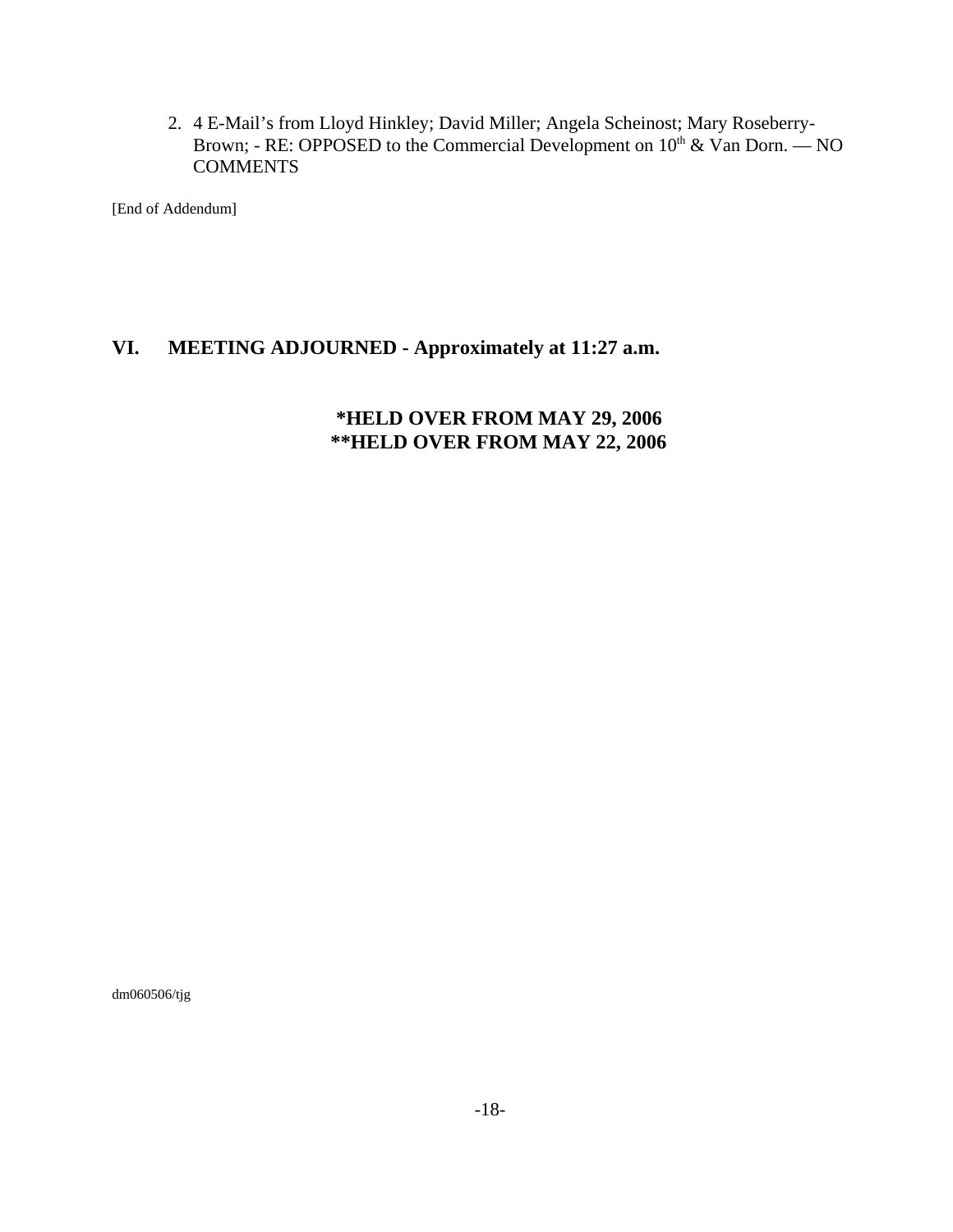# **MEMORANDUM**

Attachmer

| TO:          | <b>City Council</b>                                                                |
|--------------|------------------------------------------------------------------------------------|
| <b>FROM:</b> |                                                                                    |
|              | م / سال سے / صحيح SUBJECT: <u>Prairie Village North</u> (Bills 05R-262 and 05-164) |

DATE: June 5, 2006

 $cc$  $\ddot{\cdot}$ Mayor Seng Ray Hill and Greg Czaplewski, Planning Rick Peo, Chief Asst. City Attorney Randy Hoskins and Dennis Bartels, Public Works Peter Katt

Item 16 on the June 5 Council agenda concerns revised annexation agreements for the Prairie Village North development proposed for land that is east of North 84<sup>th</sup> Street and both north and south of Adams Street in northeast Lincoln. The Council previously divided this land into two sections: the north commercial/apartments area and the south commercial/single family area. and approved Planned Unit Development zoning for both sections, subject to approval of annexation and annexation agreements.

Staff and the applicant have divided the agreement into two sections following the PUD sections, and spent several months redrafting the two new agreements and negotiating revisions requested by the applicant. The new agreements reflect the recent court decision on impact fees, and contain the new "model" language used in the most recent annexation agreements. The parties reached agreement on a number of issues, including:

- The previous agreement required right turn lanes on 84<sup>th</sup> Street at the 1/4 and 1/<sub>2</sub> mile points north of Adams to be installed with any commercial development north of Adams. The new north side commercial/apartment agreement allows up to 100 peak hour trips from commercial development at each of these locations with no improvements required.

- The previous agreement triggered major improvements to North 84<sup>th</sup> Street and Adams Street west of 84<sup>th</sup> Street if commercial development on the north side of Adams reached 600 peak hour trips or 200,000 square feet of floor area. The new north side agreement removes the floor area trigger.

> Lincoln City-Lancaster County Planning Department 555 S. 10th St., Rm. #213 . Lincoln NE 68508 Phone: 441-7491 ● Fax: 441-6377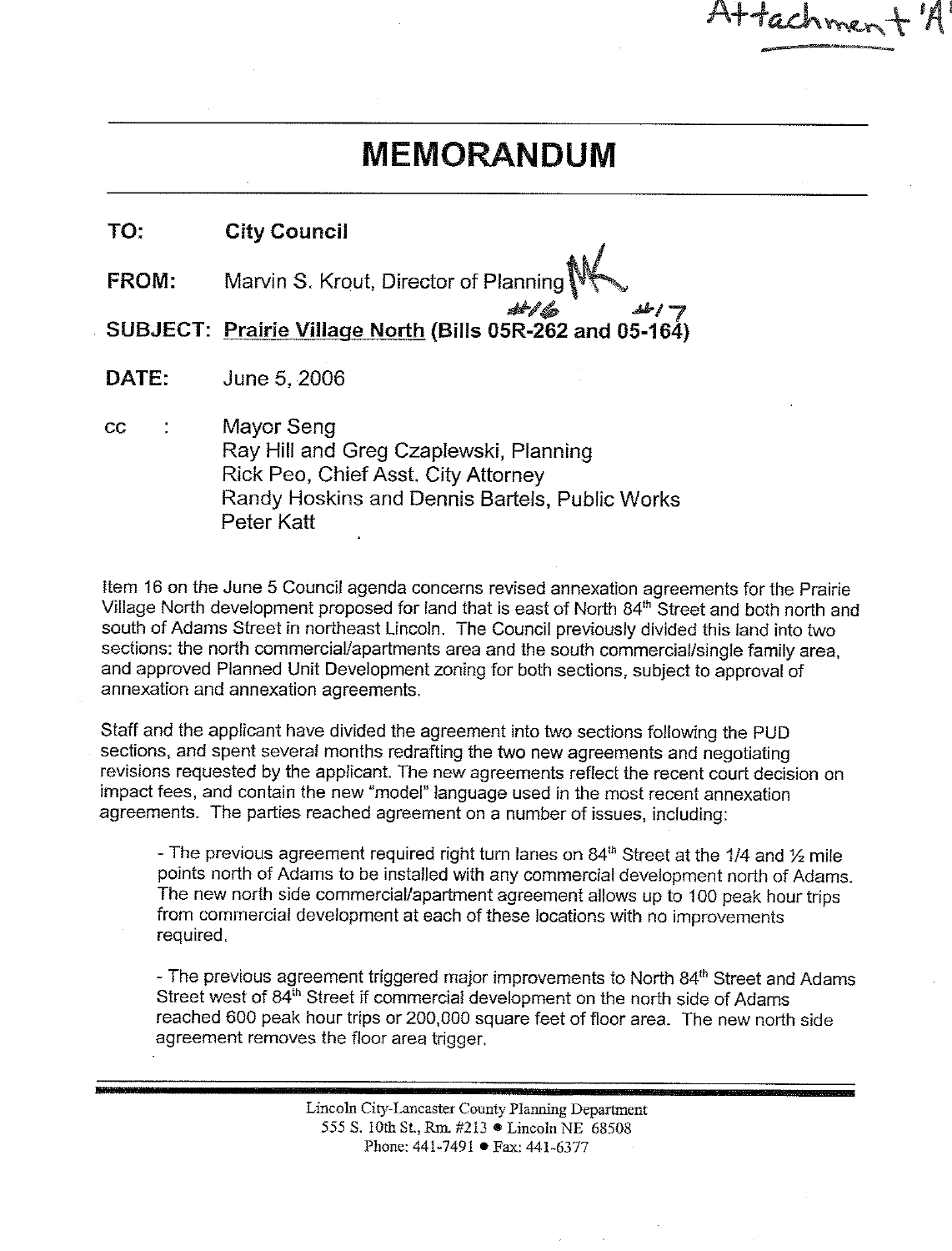- The previous agreement required the applicant to build a 4-lane concrete improvement for Adams east of 84<sup>th</sup> Street to 87th Street with transition to a 3-lane asphalt section further east, with any commercial development north of Adams. The new agreement allows the applicant to build a temporary 3-lane asphalt street between 84<sup>th</sup> Street and 87<sup>th</sup> Street with an extended westbound left-turn lane in Adams at 84<sup>th</sup> Street, when traffic from the commercial development north of Adams reaches 100 peak hour trips, and defer the permanent improvement until that traffic reaches 600 peak hour trips.

- Staff has agreed to remove the requirements for the applicant to improve and signalize the intersection of North 84<sup>th</sup> Street and Havelock.

- In order to move an existing electric distribution line out of the way of right turn road improvements along the east side of 84<sup>th</sup> Street (as well as preserve the ability to widen  $84<sup>th</sup>$  to six (6) lanes without relocating bodies from the cemetery on the west side of  $84<sup>th</sup>$ Street), staff, applicant and LES have agreed to a three-way cost-sharing arrangement that would replace the existing towers supporting the major transmission line with simpler-looking poles (like those on Yankee Hill Road) and co-locate the existing 35k electric distribution line onto the new poles. This plan is preferred to relocating the distribution line, overhead and to the east of the existing transmission line, and leaving the existing towers.

However, there are still a couple of major differences regarding the north side agreement. The applicant indicates that in the original agreement, he was contemplating the anchor store (Wal-Mart) paying a large portion of the off-site road network improvement costs. Without a commitment of that type, he is unable to advance the cost of all the improvements in the original agreement and hope that the commercial development occurs quickly and reimburses him with directed impact fees quickly. Specifically, the applicant continues to object to paying for:

Widening/reconstruction of North 84<sup>th</sup> Street both north and south of the 1. intersection with Adams, to create dual left turn lanes southbound to eastbound on Adams and northbound to westbound on Adams.

And is no longer willing to pay for:

- $2.$ Improving Adams from two lanes to three lanes west of the transition from improvements at the intersection with North 84<sup>th</sup> Street, from North 82<sup>nd</sup> Street to North 75<sup>th</sup> Street – either to a permanent concrete urban section with curb and gutter that is reimbursable, or a temporary asphalt improvement with ditches that is non-reimbursable.
- The paving cost of eastbound and westbound right-turn lanes at 70<sup>th</sup> Street and 3. Adams if and when the City decides to make these improvements.